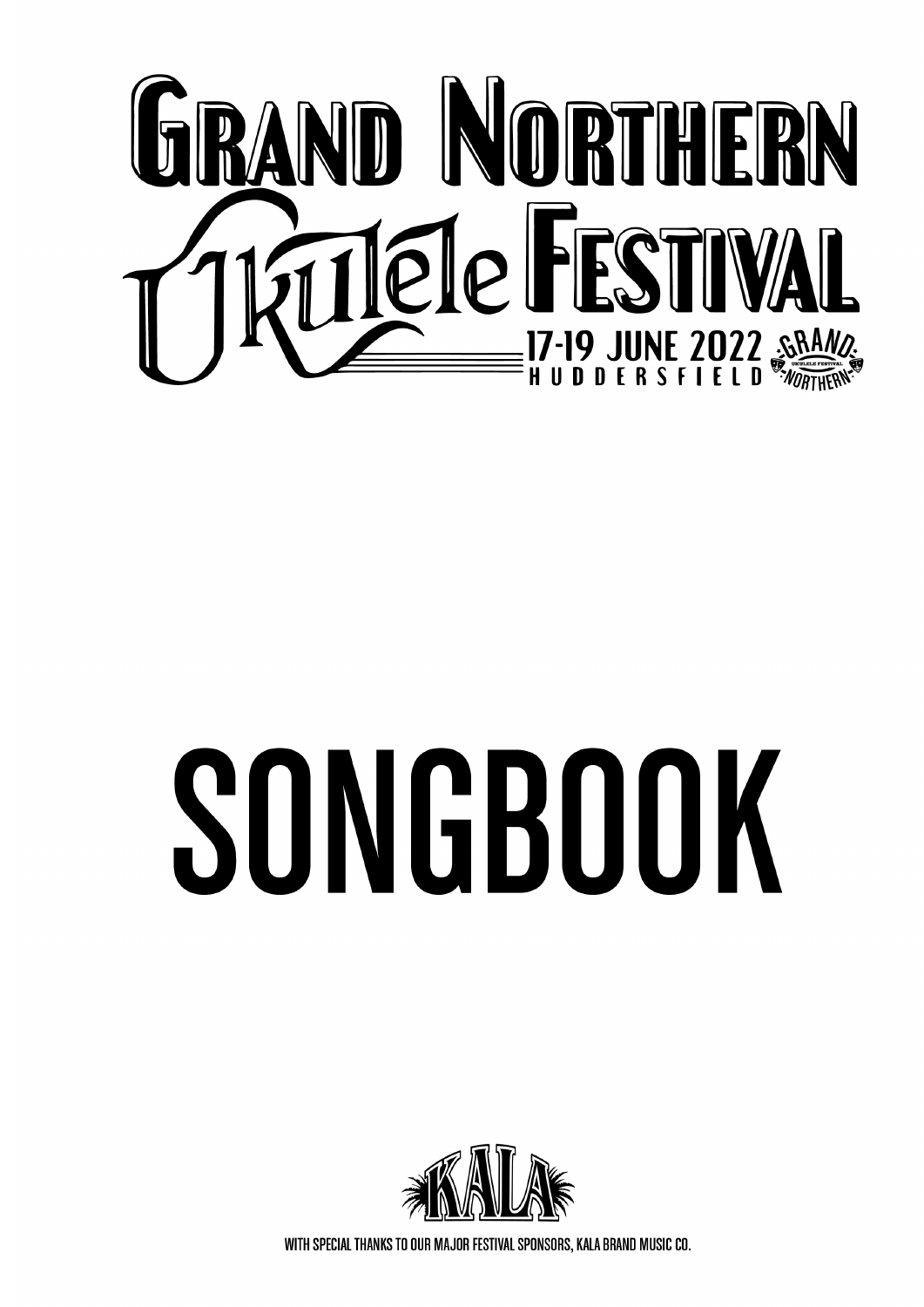This songbook has been prepared from many of the jam songs played at unplugthewood - run by the Hedge Inspectors at various locations, but famously at the Lion Brewery in Ash, Surrey on Tuesday nights.

Some songs in this book are from Cool Cat Ukes, a website run by Simon Taylor who also attends the unplugthewood jam every Tuesday. There are many more songs arranged for and tested on ukulele at the Cool Cat Ukes website.

Cool Cat Ukes are running a competition to win an UMA Baby-T tenor ukulele at the Grand Northern Ukulele Festival. The instrument was kindly provided by Stones Music.

> see www.unplugthewood.com and www.coolcatukes.com for more information.

Grand Northern Ukulele Festival www.northernuke.com

220531

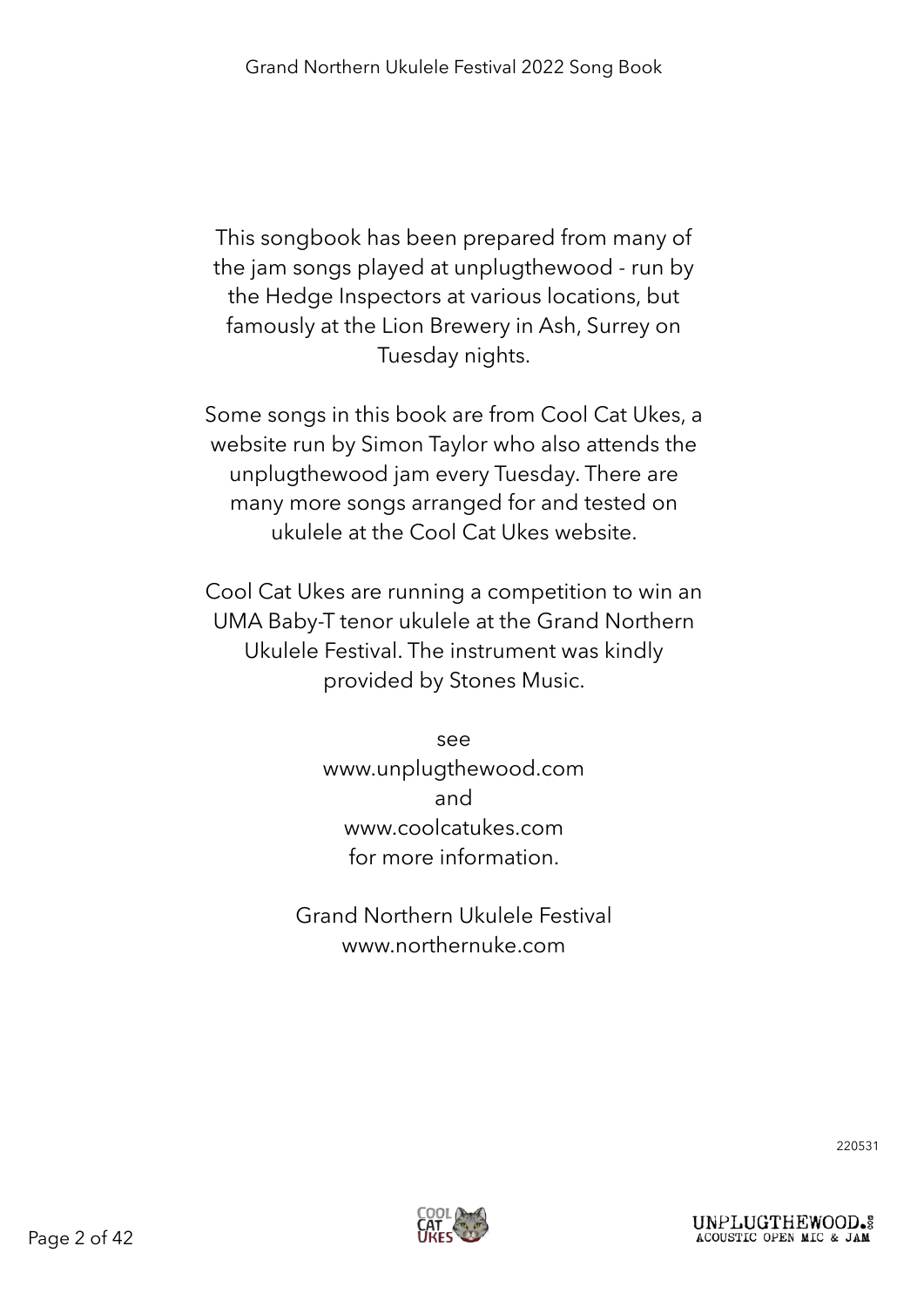| Rock & Roll - Led Zeppelin                                 | 4  |
|------------------------------------------------------------|----|
| Things Have Gone To Pieces - George Jones                  | 5  |
| Got My Mojo Working - Muddy Waters                         | 6  |
| Willie And The Hand Jive - Johnny Otis                     | 7  |
| Heroes - David Bowie                                       | 8  |
| Mary Lou - Ricky Nelson                                    | 9  |
| Tip-Toe Through the Tulips - Tiny Tim                      | 10 |
| You Sexy Thing - Hot Chocolate                             | 11 |
| Dakota - Stereophonics                                     | 12 |
| Green Green Grass Of Home - Tom Jones                      | 14 |
| Wagon Wheel - Old Crow Medicine Show / Ukulele traditional | 16 |
| Deep Elem Blues - American traditional                     | 18 |
| Country Roads - John Denver                                | 19 |
| Good Riddance / Time Of Your Life - Green Day              | 20 |
| Walk Tall - Val Doonican                                   | 21 |
| Worried Man Blues - Woody Guthrie / Roots traditional      | 22 |
| Mama's Got A Squeezebox - The Who                          | 23 |
| Tie A Yellow Ribbon - Tony Orlando & Dawn                  | 24 |
| Shake It Off - Taylor Swift                                | 26 |
| Blueberry Hill - Fats Domino                               | 28 |
| Brand New Key - Melanie Sakfa                              | 29 |
| Give That Wolf A Banana - Subwoolfer                       | 30 |
| Shivers - Ed Sheeran                                       | 32 |
| Sweet Caroline - Neil Diamond                              | 34 |
| The Model - Kraftwerk                                      | 35 |
| I Am What I Am - Gloria Gaynor                             | 36 |
| Come Up And See Me - Steve Harley & Cockney Rebel          | 38 |
| You Either Care Or You Don't - Phil Doleman                | 40 |
| Cool Cat Chord Charts                                      | 41 |
| Fretboard chart                                            | 42 |

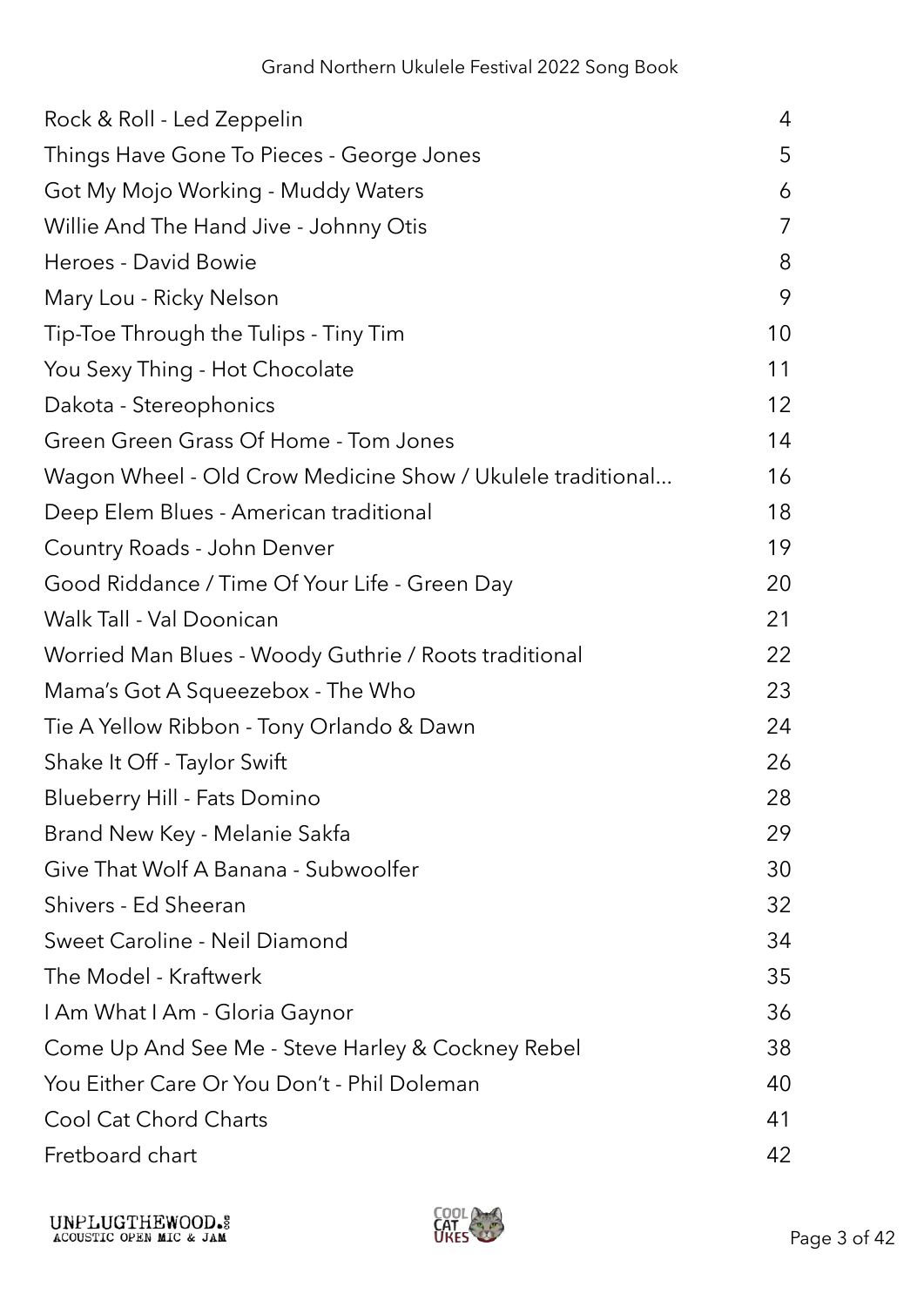# <span id="page-3-0"></span>**Rock & Roll - Led Zeppelin**

**A** It's been a long time since I rock-and-rolled **A A7** It's been a long time since I did the stroll **D** let me get it back, let me get it back, let me get it back **A** mm-baby, where I come from **E7** It's been a long time, been a long time **D** (stop) Been a long lonely, lonely, lonely, lonely, lonely time It's been a long time since the book of love I can't count the tears of a life with no love A-carry me back, carry me back, carry me back mm-baby, where I come from, First verse chords just

It's been a long time, been a long time

Been a long lonely, lonely, lonely, lonely, lonely time

It's been so long since we walked in the moonlight a-making vows that just can't work right yeah, open your arms, open your arms, open your arms Baby let my love come running in, a-yeah It's been a long time, been a long time Been a long lonely, lonely, lonely, lonely, lonely time.

Ooh, yeah, ooh-ooh, yeah, ooh-ooh, yeah, ooh-ooh, yeah Ooh, yeah, ooh-ooh, yeah, ooh-ooh, yeah, ooh-ooh, yeah Ooh, yeah, ooh-ooh, yeah, ooh-ooh, yeah, ooh-ooh, yeah It's been a long time, been a long time Been a long lonely, lonely, lonely, lonely, lonely time

repeat through the song.

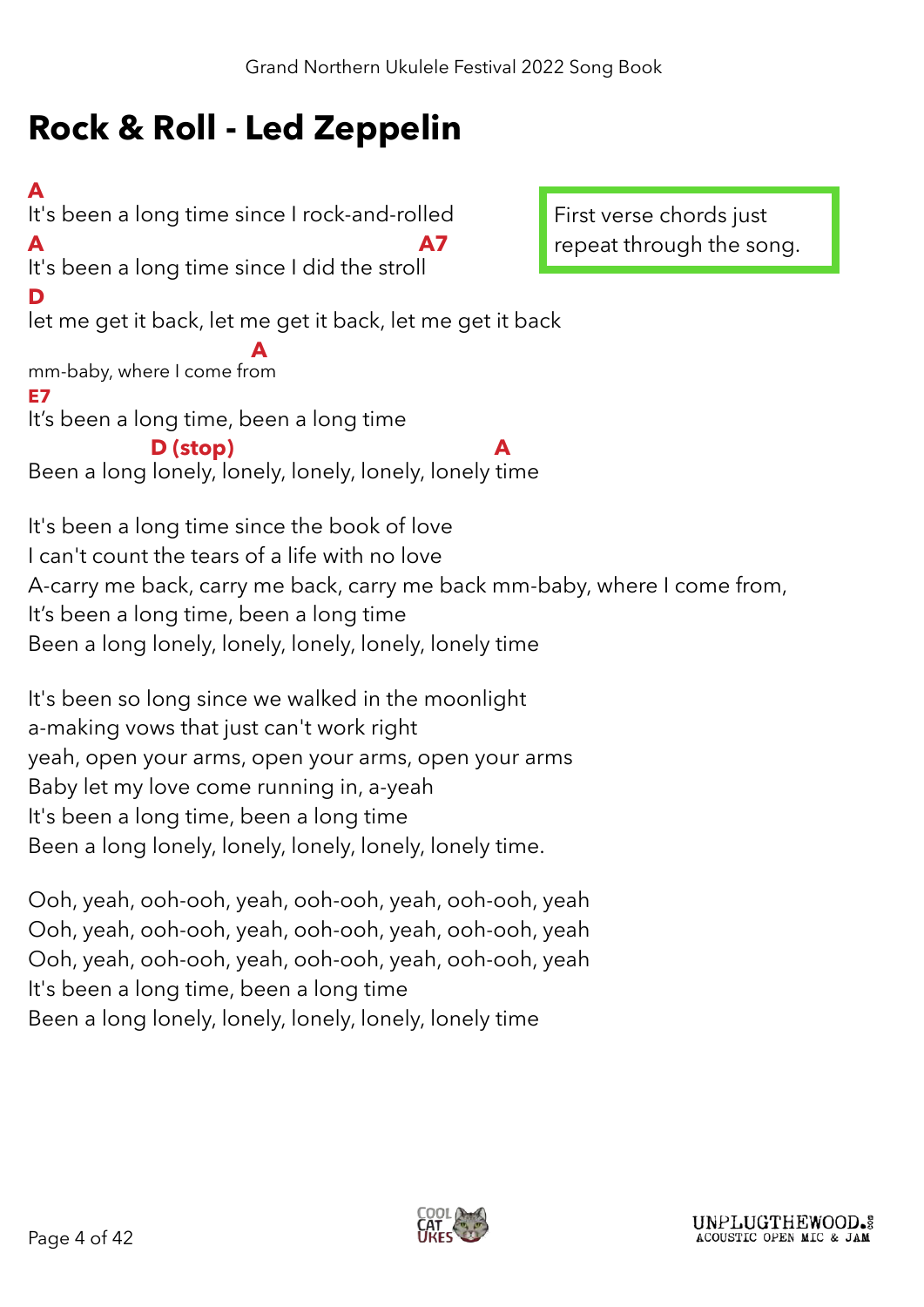# <span id="page-4-0"></span>**Things Have Gone To Pieces - George Jones**

**(Tacet) C G7 C**  Oh, the faucet started drippin' in the kitchen, **C G7** And last night your picture fell down **C** C from the wall. **F** Today the boss said: "Sorry, **C** Am I can't use you any more." **C G7 C**  tonight the light bulb went out in the hall. *Chorus*  **G7 C**  Things have gone to pieces since you left me. **F C G7**  Nothing turns out half right now, it seems. **F**  There ain't nothing in my pocket, **C** F but three nickels and a dime,  **C G7 C**  But I'm holding to the pieces of my dream. **C G7 C**  Somebody threw a baseball through my window, **C G7 C**  And the arm fell off my favourite chair again.  **F**  The man called me today and said **C Am**  he'd haul my things away,  **C G7 C**  If I didn't get my payments made by ten.

*Repeat Chorus*

UNPLUGTHEWOOD. ACOUSTIC OPEN MIC & JAM

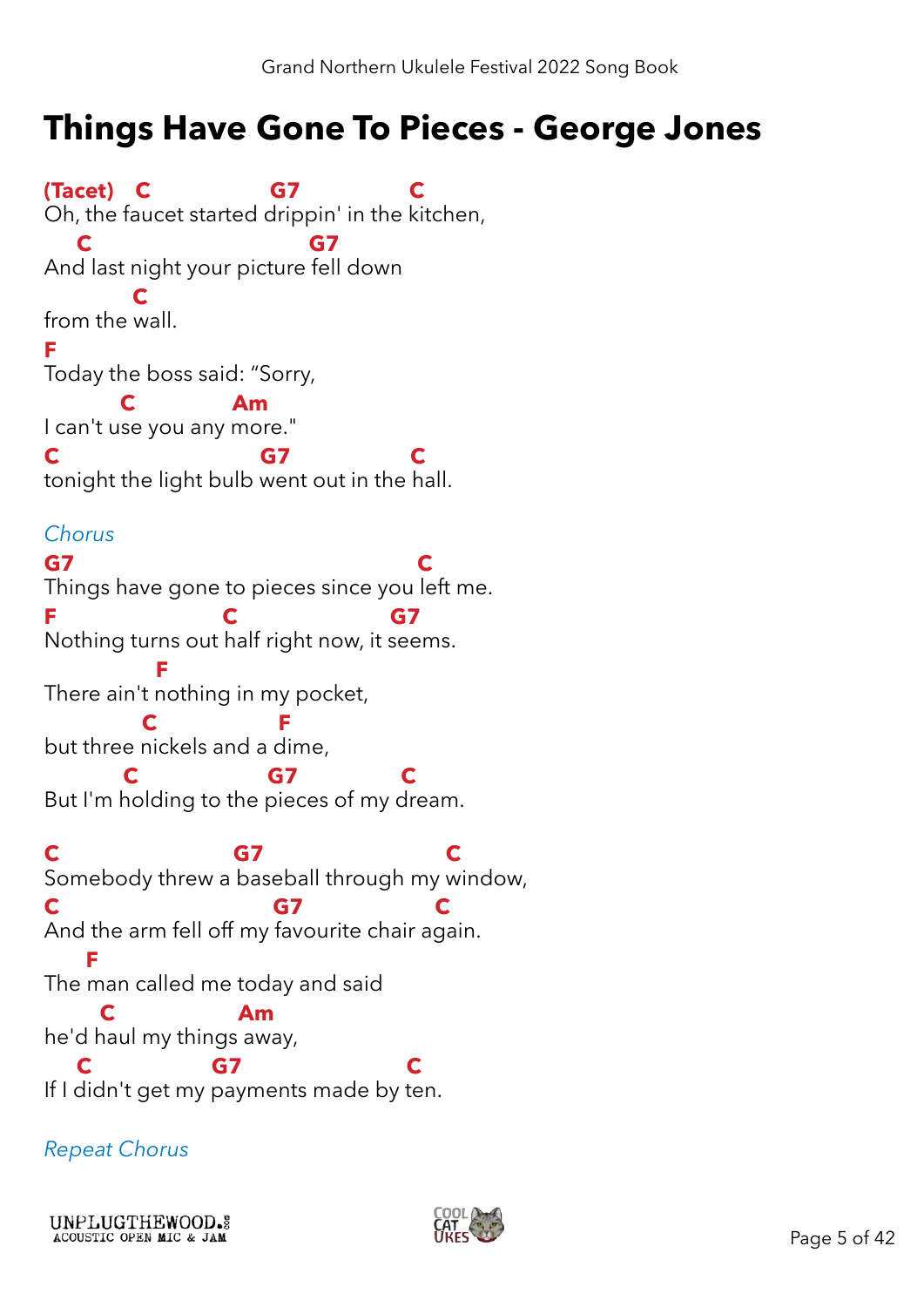# <span id="page-5-0"></span>**Got My Mojo Working - Muddy Waters**

 **C** Got my mojo working, **F C**  but it just won't work on you  **F**  Got my mojo working,  **C**  but it just won't work on you  **G**  I wanna love you so bad till I **F C**  don't know what to do **C**  I'm going down to Louisiana **F C**  to get me a mojo hand  **F**  I'm going down to Louisiana **C** C **C** to get me a mojo hand

**G**  I'm gonna have all you women **F C**  right here at my command

### *Chorus*

**C** Got my mojo working  **C**  Got my mojo working  **F**  Got my mojo working **C** Got my mojo working  **G**  Got my mojo working, **F** C but it just won't work on you

### *Repeat first verse*

*Repeat Chorus*

*...and to finish...*   **G**  Got my mojo working, **F** C but it just won't work on you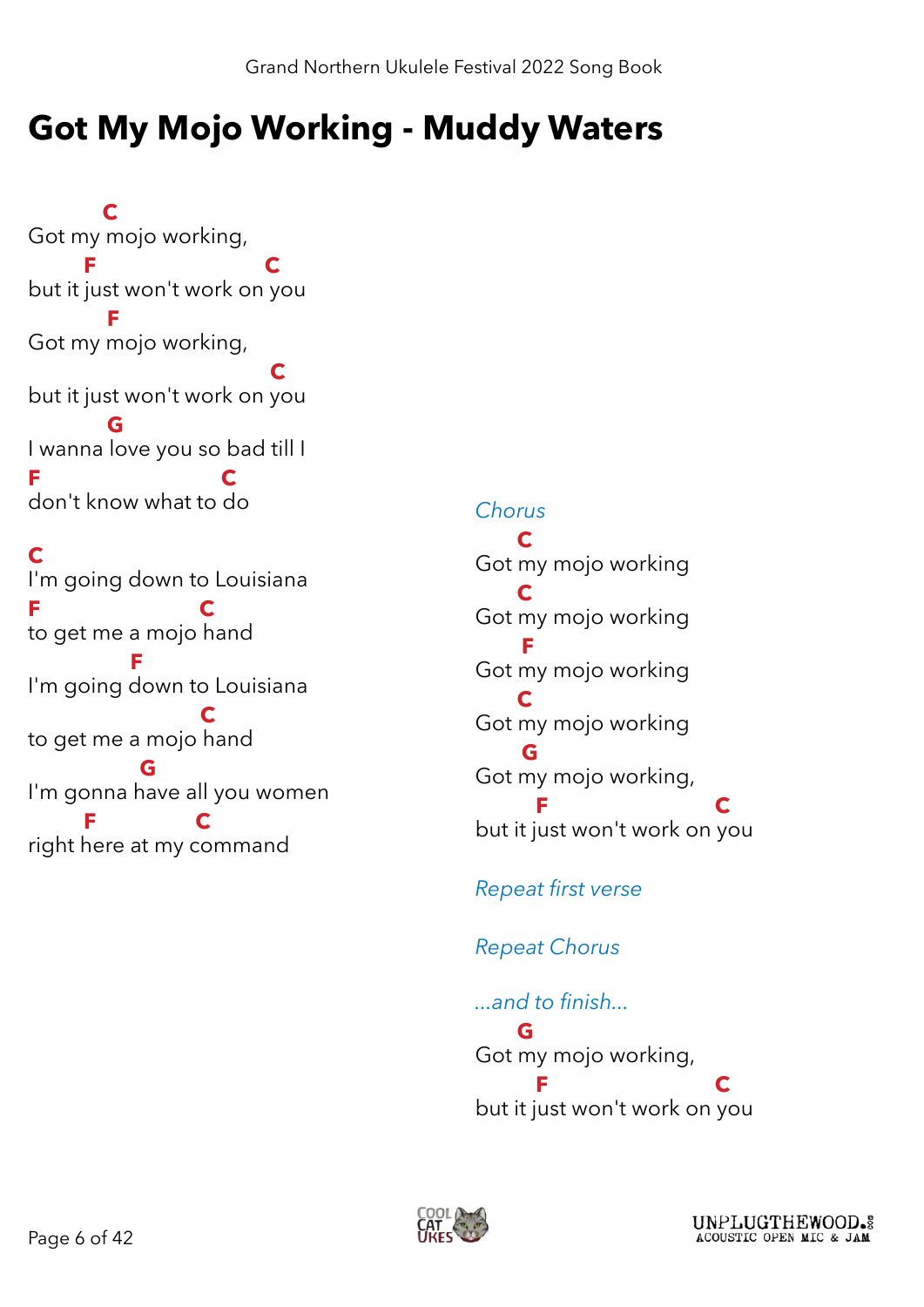# <span id="page-6-0"></span>**Willie And The Hand Jive - Johnny Otis**

**G**

I know a cat named Way Out Willie Got a cool little chick named Rockin' Millie

 **C** He can walk and stroll and Suzy-Q **G** Doing the crazy hand jive too

**G**

Momma momma look at uncle Joe Doin' the hand jive with sister Flo **C** Uncle gave sister a dime **G** Do the hand jive one more time

### *Chorus*

 **C G D G** Hand jive, hand jive, hand jive, do that crazy hand jive

**G** Doctor, a lawyer dancing in the street They all dig that crazy beat **C** Way Out Willie give 'em all a treat  **G** When he did that hand jive with his feet...

### *Repeat Chorus*

Willie and Millie got married last fall They had a little Willie Junior and that ain't all The kid's got crazy and it's plain to see He's doin' the hand jive on T.V. ...

*Repeat Chorus x 2 then 4 x riff to end*

UNPLUGTHEWOOD. ACOUSTIC OPEN MIC & JAM



For the authentic slide, slide up to G (0232) from 0121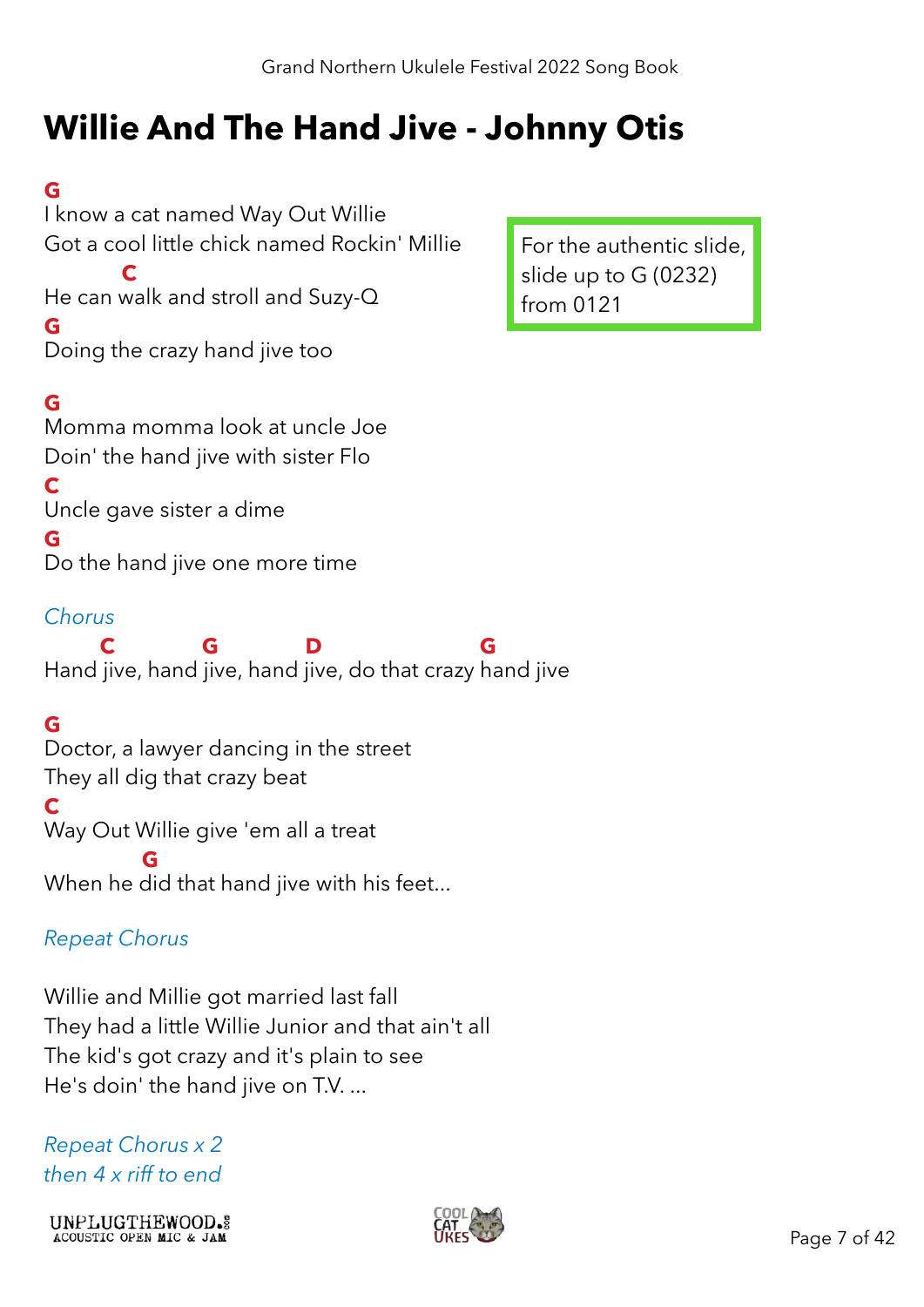# <span id="page-7-0"></span>**Heroes - David Bowie**

*Intro* **D G D G D G** I - I wish you could swim **D G**  Like the dolphins, like dolphins can swim **C** D Though nothing - nothing will keep us together **Am Em** We can beat them - forever and ever  **C G D** Oh we can be Heroes - just for one day

### *Instrumental*

**D G D G**

**D G**  I - I will be King  **D G** And you - you will be Queen **C** D For nothing will drive them away **C G D** We can be Heroes - just for one day **Am Em D** We can be honest - just for one day

**D G**  I - I can remember (I remember) **D G**  Standing by the wall (By the wall)  **D G**  And the guards shot above our heads (Over our heads)  **D** And we kissed as though nothing  **G** would fall (Nothing could fall)

### *Bridge*

**C** D And the shame was on the other side **Am Em D**  Oh we can beat them - forever and ever  **C G D**  Then we can be Heroes - just for one day

*Instrumental* **D G D G**

*Outro*  **D G D** We can be Heroes **G** D We can be Heroes **G D**  We can be Heroes just for one day **G**  We can be Heroes

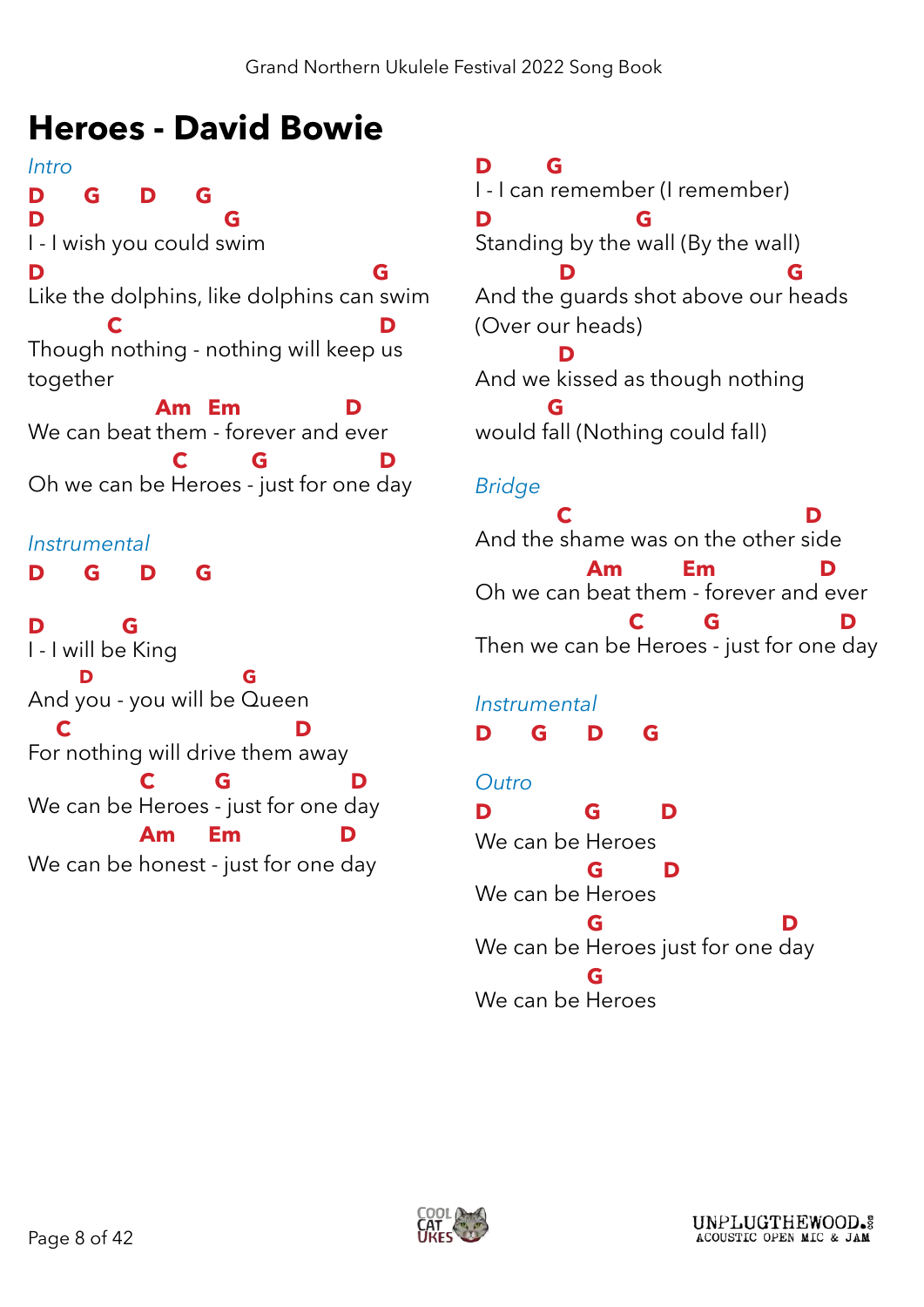# <span id="page-8-0"></span>**Mary Lou - Ricky Nelson**

*Chorus*   **G C**  I said "Hello Mary Lou, Goodbye heart **G** D Sweet Mary Lou, I'm so in love with you  **G Em**  I knew Mary Lou, We'd never part  **G D G** So Hello Mary Lou, Goodbye heart"

 **G**  You passed me by one sunny day **C** Flashed those big brown eyes my way **G D** And ooh I wanted you forever more  **G**  Now I'm not one that gets around  **C**  I swear my feet stuck to the ground  **G D G**  And though I never did meet you before

### *Repeat Chorus*

 **G**  I saw your lips I heard your voice  **C**  believe me I just had no choice **G** D D Wild horses couldn't make me stay away  **G**  I thought about a moonlit night  **C**  My arms about you good an' tight **G D G**  That's all I had to see for me to say

*Repeat Chorus to finish* 

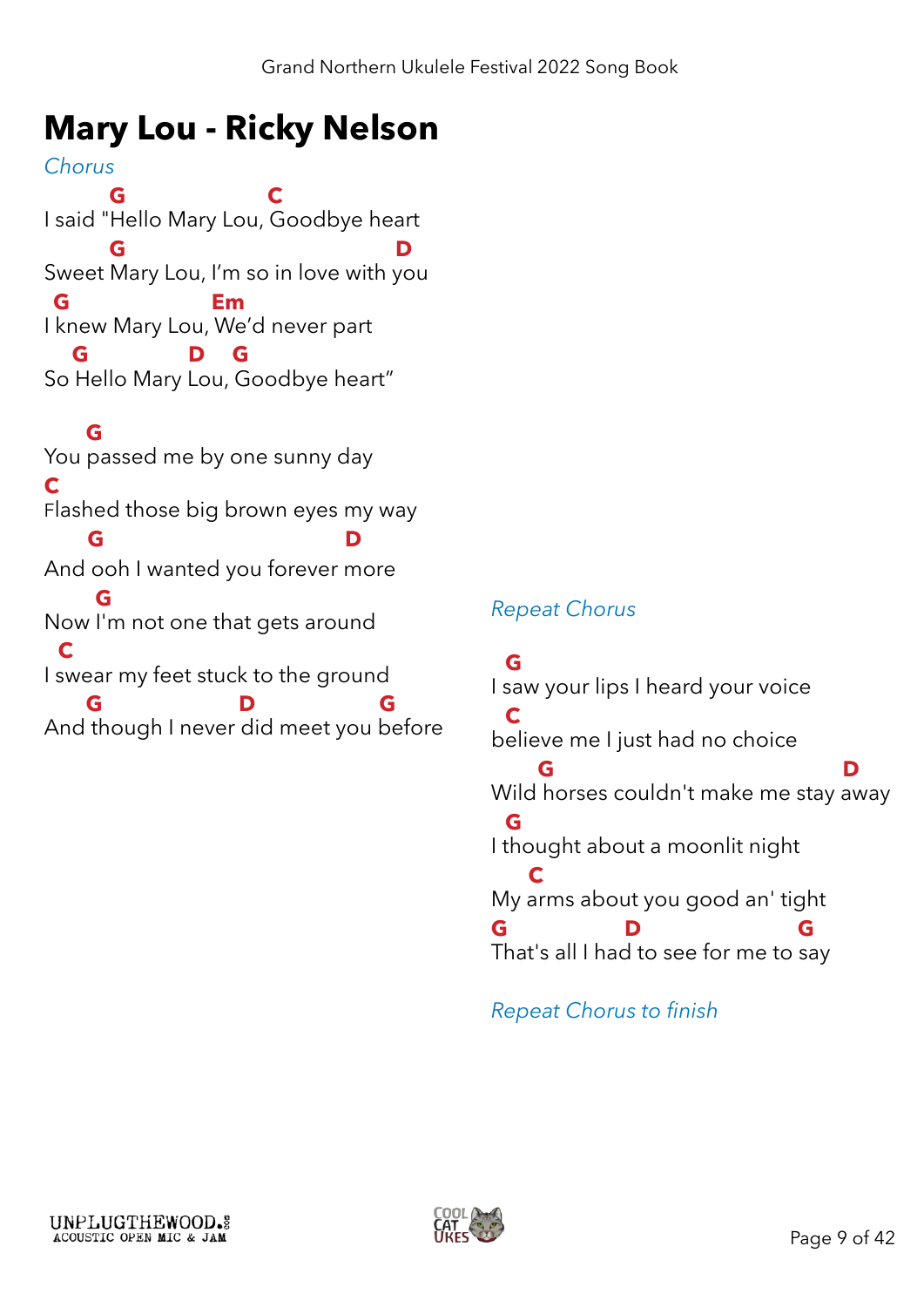# <span id="page-9-0"></span>**Tip-Toe Through the Tulips - Tiny Tim**

*Intro*  **G G7 C G7**  Tiptoe through the window  **C G7 F Fm** By the window, that is where I'll be **C** G7 CFC Come tiptoe through the tulips with me **G7**  OH!

**C G7** Tiptoe from the garden  **C G7 F Fm**  By the garden of the willow tree **C G7 C F C C7** And tiptoe through the tulips with me

 **F Em A7** Knee deep in flowers we'll stray  **Em D7 G**  We'll keep the showers away

**C** G7 And if I kiss you in the garden, **C C7** in the moonlight  **F Fm**  Will you pardon me? **C G7 C F C** And tiptoe through the tulips with me

### *Instrumental*

**C G7 C C7 F Fm C G7 C F C C7 F Em A7** Knee deep in flowers we'll stray **Em** D7 We'll keep the showers away **C** G7 And if I kiss you in the garden, **C C7** in the moonlight  **F Fm**  Will you pardon me? **C G7 C F C** And tiptoe through the tulips with me **C7 F Fm G C**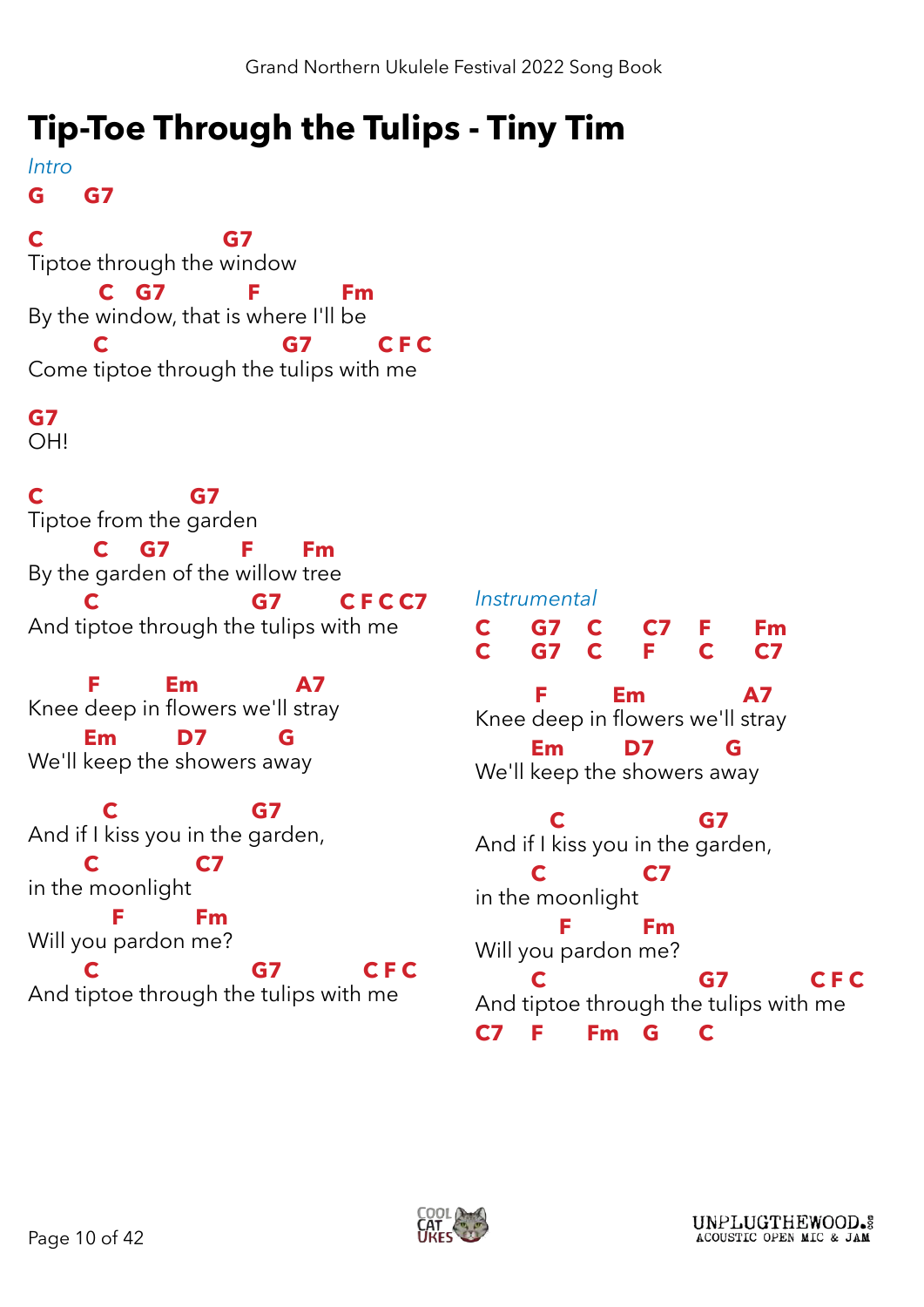# <span id="page-10-0"></span>**You Sexy Thing - Hot Chocolate**

### *Chorus* **C F (repeating)**  I believe in miracles, Where you from, you sexy thing I believe in miracles, Since you came along, you sexy thing Where did you come from, baby How did you know I needed you? **F G F G** How did you know I needed you so badly? How did you know I'd give my heart gladly? **Em Dm Em** Yesterday I was one of the lonely people, Now you're lying close to me, **F G** making love to me *Repeat Chorus*  Where did you come from, angel? How did you know I'd be the one? **F G F G** Did you know you're everything I prayed for? Did you know, every night and day for? **Em Dm** Every day, needing love as satisfaction **Em F G** Now you're lying next to me, giving it to me *Repeat Chorus* Oh, kiss me, you sexy thing Touch me, baby, you sexy thing I love the way you touch me, darling, you sexy thing Oh, it's ecstasy, you sexy thing **Em F G**  Now you're lying next to me, giving it to me *Repeat Chorus* Oh, kiss me, you sexy thing

**Em Dm**  Yesterday I was one of the lonely people Hold me, baby, you sexy thing I lovethe way you touch me, darling, you sexy thing Oh, it's ecstasy, you sexy thing Keep on lovin' me, darling (you sexy thing) Keep on lovin' me, baby (you sexy thing)

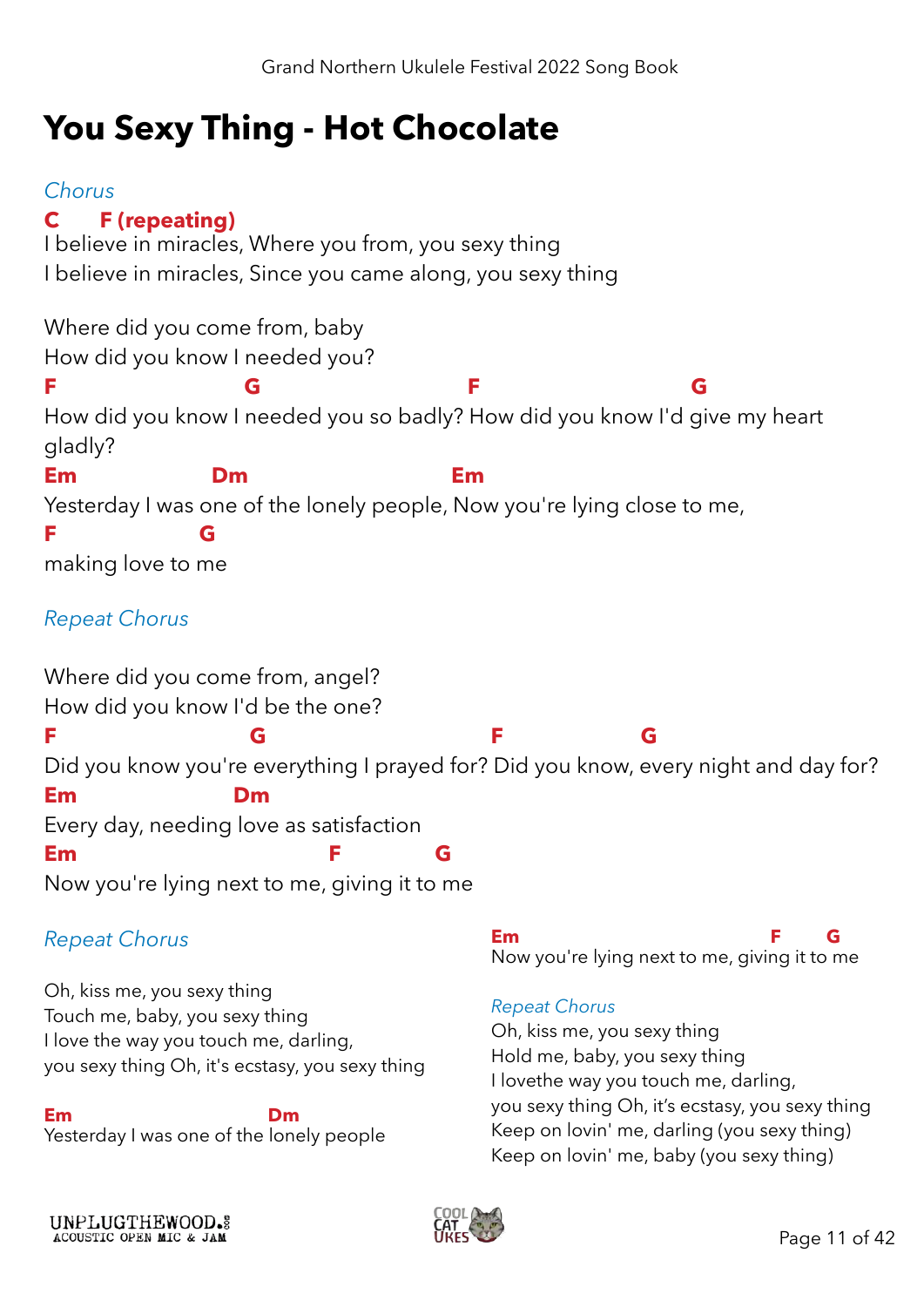# <span id="page-11-0"></span>**Dakota - Stereophonics**

**C Am**  Thinking back thinking of you, **F C** Summertime think it was June. Yeah, think it was June **C Am**  Laying back head on the grass, **F C**  Chewing gum having some laughs Yeah, having some laughs **F** C C You made me feel like the one. Made me feel like the one, the one **C Am**  Drinking back drinking for two, **F** C Drinking with you, when drinking was new. **C Am**  Sleeping in the back of my car, **F C** We never went far, didn't need to go far. **F** C C You made me feel like the one. Made me feel like the one, the one **F** C C You made me feel like the one. Made me feel like the one, the one **C G F**  I don't know where we are going now **C G F**  I don't know where we are going now **C Am**  Wake up call, coffee and juice, **F** C C Remembering you, what happened to you? **C Am**  I wonder if we'll meet again? **F** C C Talk about life since then, talk about why did it end.

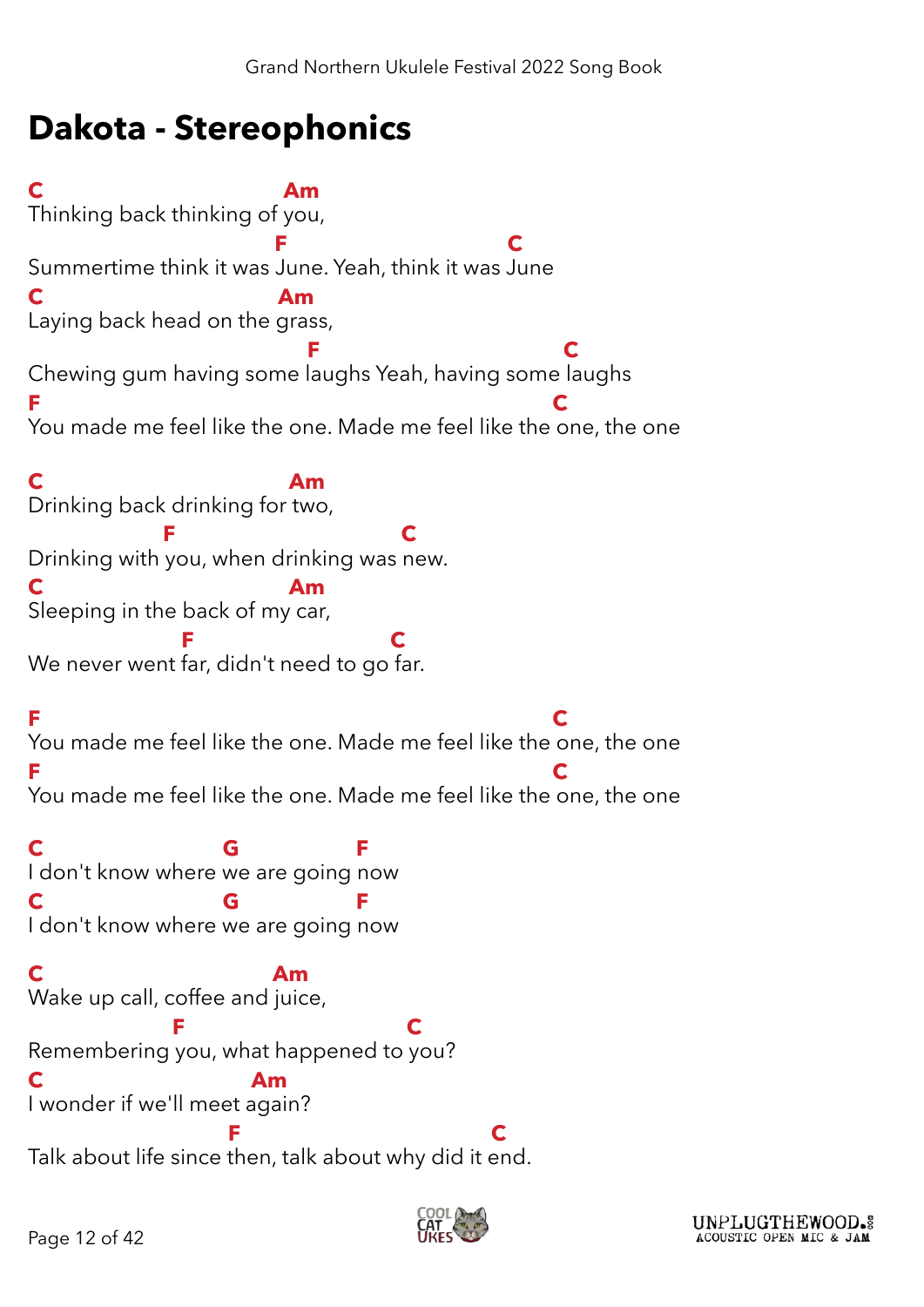**F** C C You made me feel like the one. Made me feel like the one, the one **F** C C You made me feel like the one. Made me feel like the one, the one

**C G F**  I don't know where we are going now x 4 **C G F**  I don't know where we are going now

*Lead singer sings this over the last two of the x4 above...* 

**C** G F So take a look at me now. Take a look at me now. Take a look at me now.

*All*

 **C**  Take a look at me now

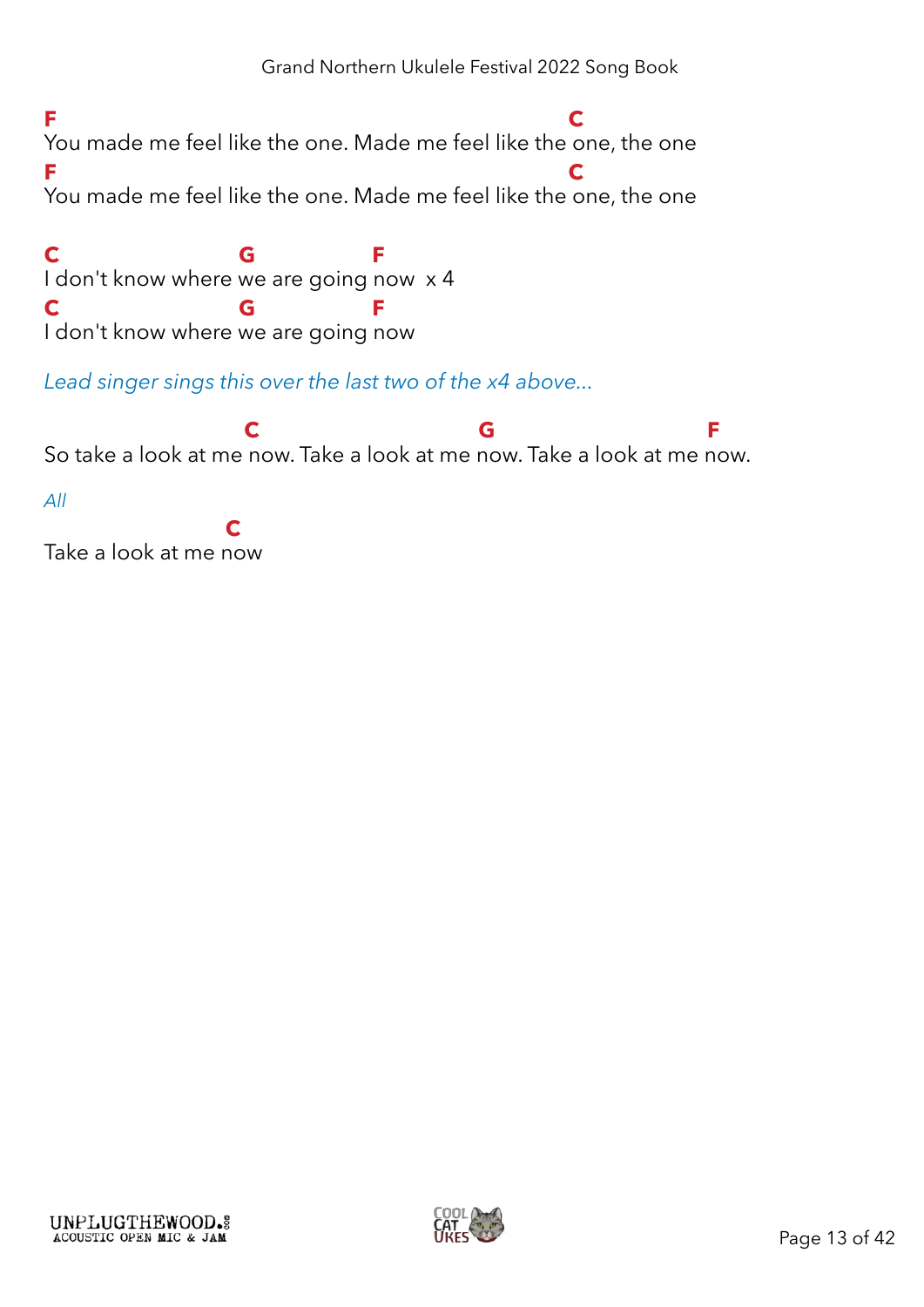# <span id="page-13-0"></span>**Green Green Grass Of Home - Tom Jones**

**D G D G D G D A D** The old home town looks the same **G D**  as I step down from the train **A**  And there to meet me is my mama and papa  **D**  Down the road I look and there runs Mary, **G** hair of gold and lips like cherries. **D A D**  It's good to touch the green, green grass of home. *Chorus* **D G**  Yes, they'll all come to meet me arms a-reaching, smiling sweetly;  **D A D**  It's good to touch the green, green grass of home.  **D G D**  The old house is still standing, though the paint is cracked and dry,  **A**  And there's that old oak tree that I used to play on **D** Down the lane I walk with my sweet Mary, **G** hair of gold and lips like cherries. **D A D**  It's good to touch the green, green grass of home.

### *Repeat Chorus*

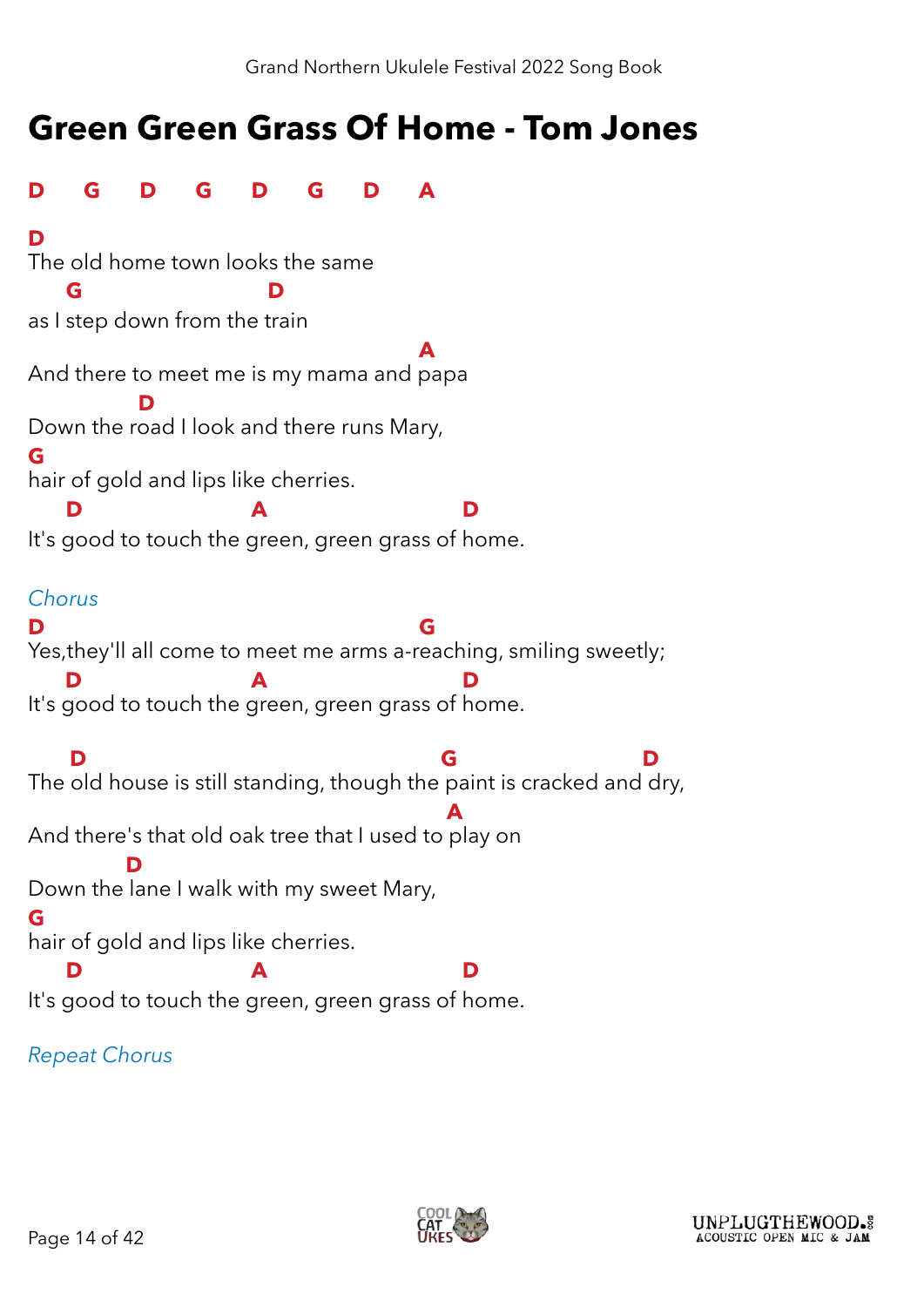### **D** Then I awake and look around me **G D**  at the four grey walls that surround me **A**  and I realise, yes, I was only dreaming.  **D**  For there's a guard and there's a sad old padre **G** Arm in arm we'll walk at daybreak **D A D**  again I'll touch the green, green grass of home **D G**  Yes, they'll all come to see me in the shade of that old oak tree;  **D A G D**

As they lay me 'neath the green, green grass of home.

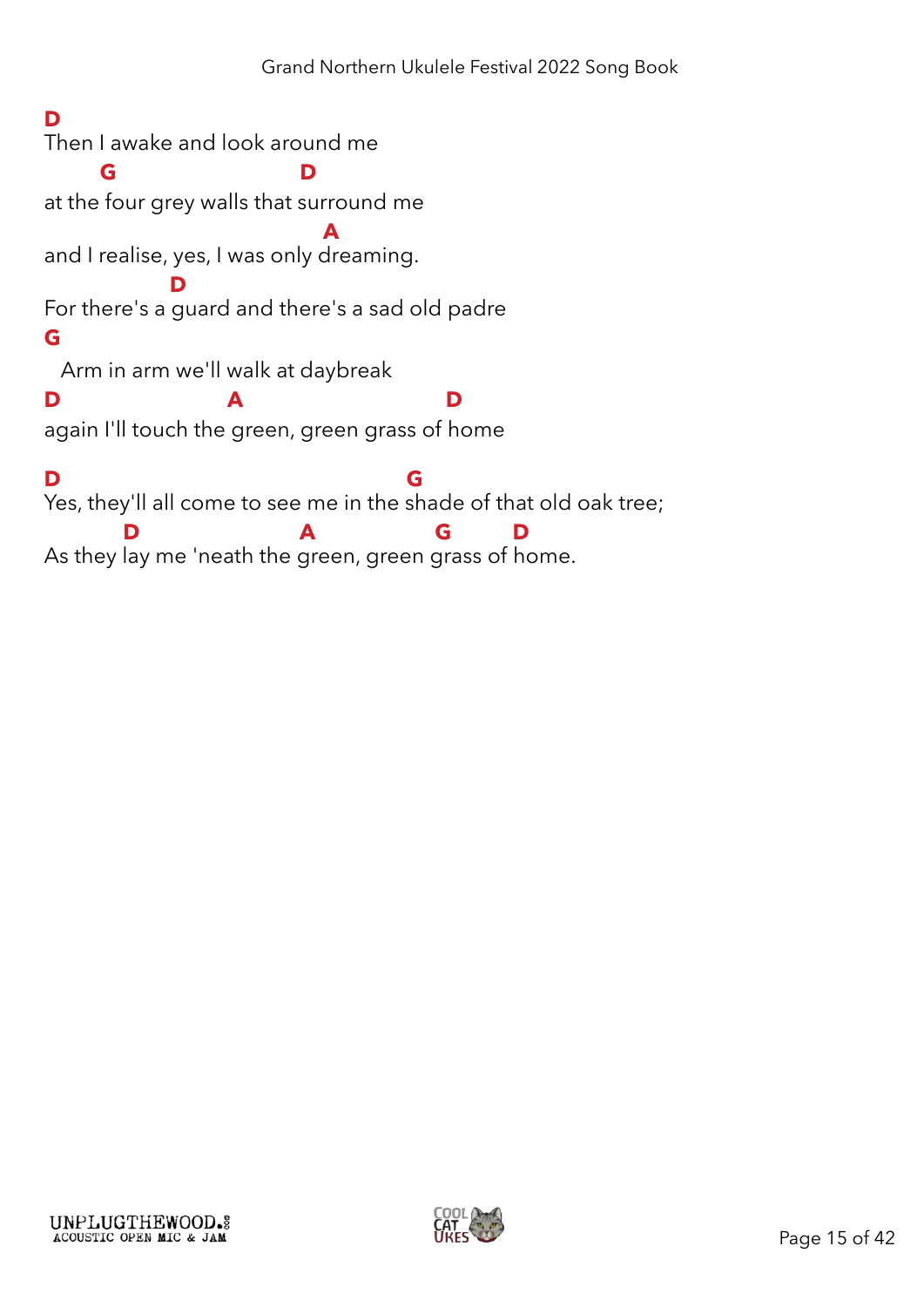# <span id="page-15-0"></span>**Wagon Wheel - Old Crow Medicine Show / Ukulele traditional...**

*Just rotate these chords all the way through.* 

**G D Em C G D C C**

Headed down south to the land of the pines and I'm thumbin' my way into North Carolina Starin' up the road Pray to God I see headlights

I made it down the coast in seventeen hours Pickin' me a bouquet of dogwood flowers And I'm a hopin' for Raleigh I can see my baby tonight

### *Chorus*

So rock me mama like a wagon wheel Rock me mama anyway you feel Hey mama rock me Rock me mama like the wind and the rain Rock me mama like a south-bound train

Hey mama rock me

Runnin' from the cold up in New England I was born to be a fiddler in an old-time stringband My baby plays the guitar I pick a banjo now

Oh, the North country winters keep a gettin' me now Lost my money playin' poker so I had to up and leave But I ain't a turnin' back To livin' that old life no more

### *Repeat Chorus*

Walkin' to the south out of Roanoke I caught a trucker out of Philly Had a nice long toke But he's a headed west from the Cumberland Gap To Johnson City, Tennessee

And I gotta get a move on before the sun I hear my baby callin' my name And I know that she's the only one And if I die in Raleigh At least I will die free

Acapella bit at the end no instruments, just vocals

### *Repeat Chorus x 2*

*again to finish, but acapella*

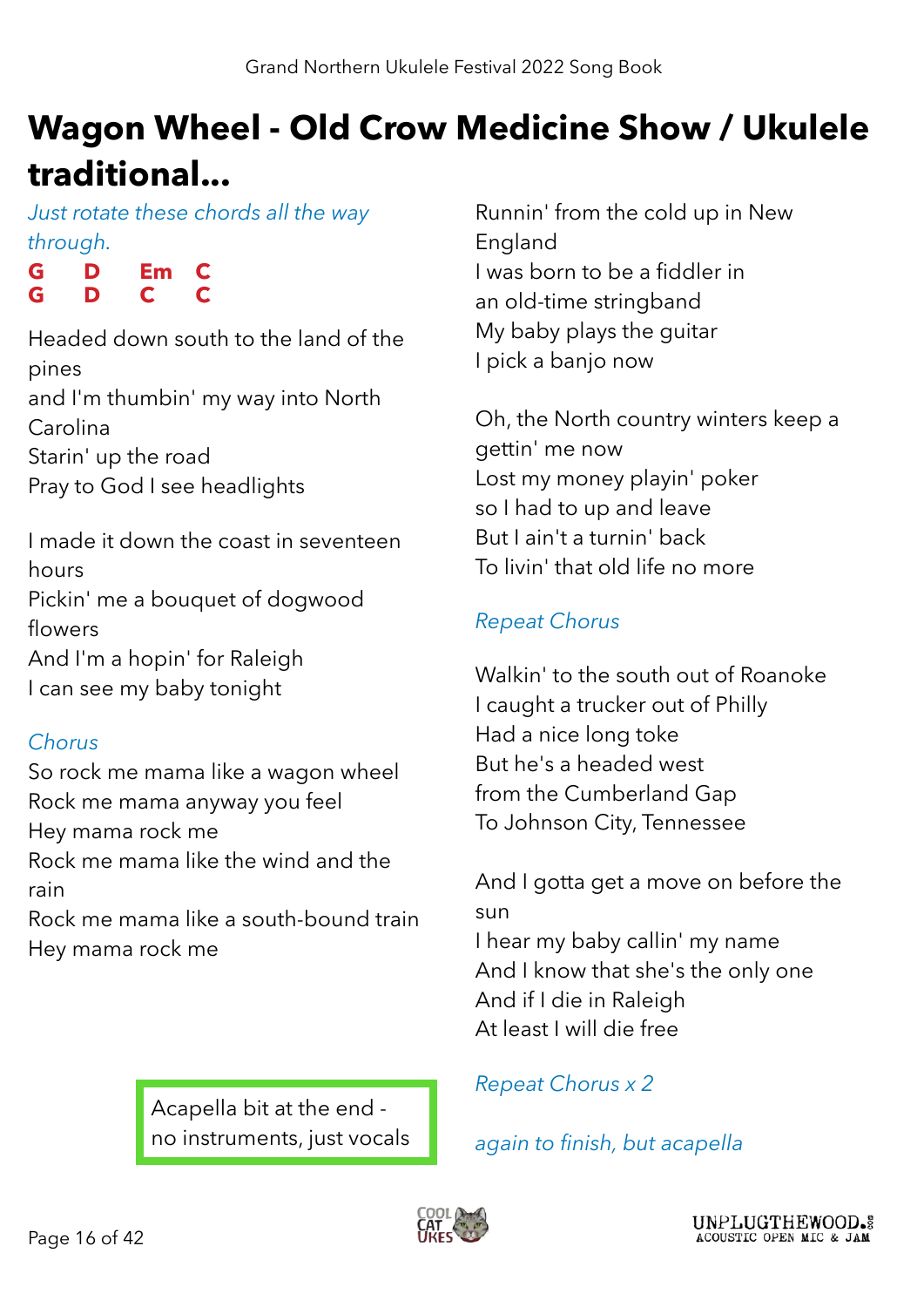# **Call Me The Breeze - J.J.Cale**

**A** Call me the breeze I keep blowin' down the road **D**  Well they call me the breeze  **A**  I keep blowin' down the road **E7**  I ain't got me nobody  **A**  I don't carry me no load

This is a 12-bar song, just repeat the first verse chords throughout

Ain't no change in the weather Ain't no changes in me Well, there ain't no change in the weather Ain't no changes in me And I ain't hidin' from nobody Nobody's hidin' from me

Well, I got that green light, baby I got to keep movin' on Well, I got that green light, baby I got to keep movin' on Well, I might go down to California Might go down to Georgia, I don't know

Well now, I dig you Georgia peaches Makes me feel right at home Well now, I dig you Georgia peaches Makes me feel right at home But I don't love me no one woman So I can't stay in Georgia long

### *Repeat first verse*

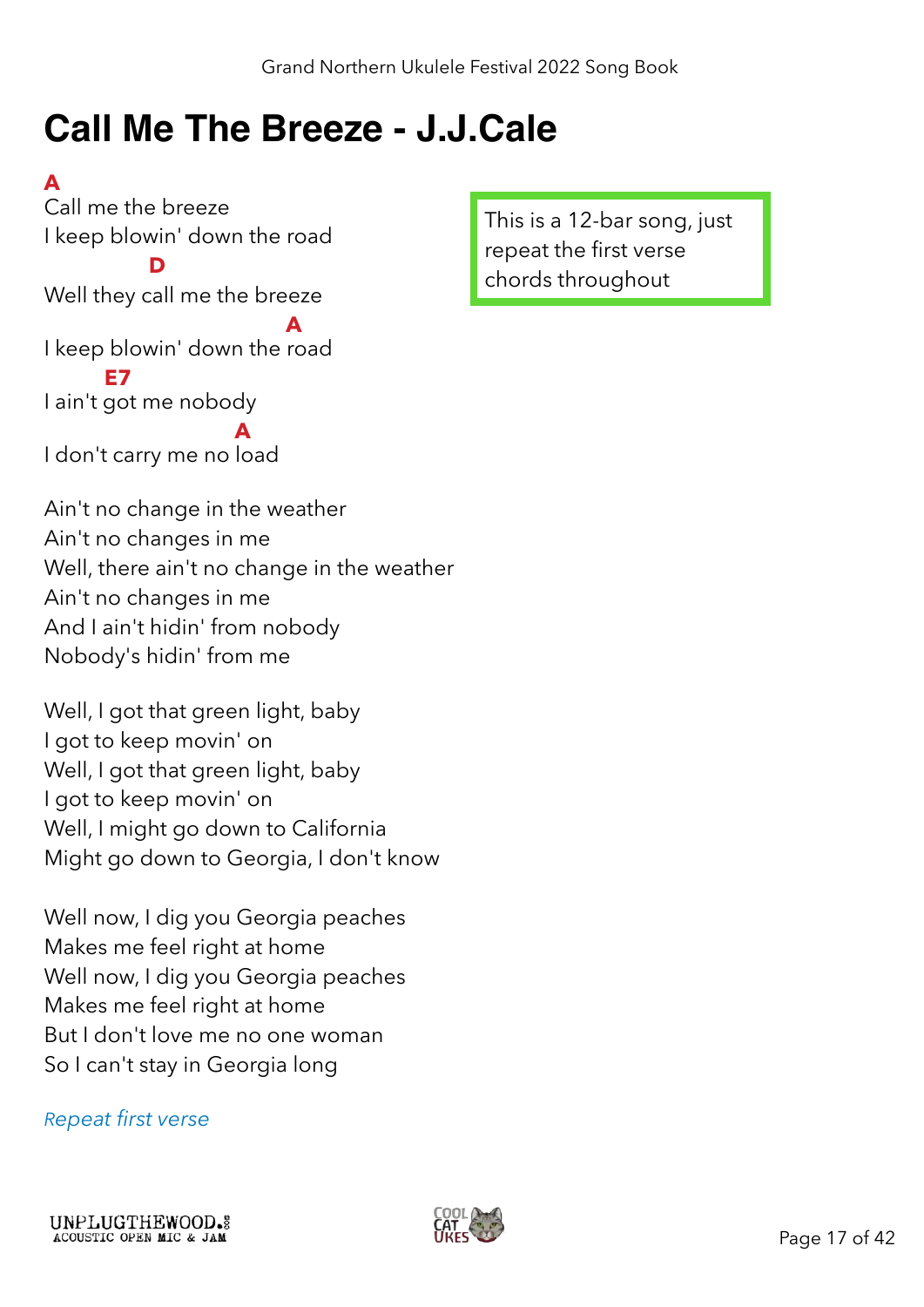# <span id="page-17-0"></span>**Deep Elem Blues - American traditional**

**E** If you go down to Deep Elem **E** Just to have a little fun, **E** You'd better have your 15 dollars **E7**  When the policeman come.

It's that horrible E chord! Try barreing the fourth fret to play 4447. All the verses are the same chords as the first.

### *Chorus*

**A E** Oh, sweet mama, daddy's got the Deep Elem Blues; **B7 A E** Oh, sweet mama, daddy's got the Deep Elem Blues.

If you go down to Deep Elem, Keep your money in your shoes; The women in Deep Elem Got those Deep Elem blues.

### *Repeat Chorus*

If you go down to Deep Elem, Take your money in your pants; The women in Deep Elem Never give the men a chance.

### *Repeat Chorus*

Now I once knew a preacher, Preached the Bible through and through, He went down into Deep Elem, Now his preaching days are through.

### *Repeat Chorus*

Now I once had a sweet gal, Lord, she meant the world to me; She went down to Deep Elem; She ain't what she used to be.

### *Repeat Chorus*

Her papa's a policeman And her mama walks the street; Her papa met her mama When they both were on the beat.

### *Repeat Chorus*

When you go down to Deep Elem, put your money in your socks The redheads in Deep Elem, they'll put you on the rocks

### *Repeat Chorus*

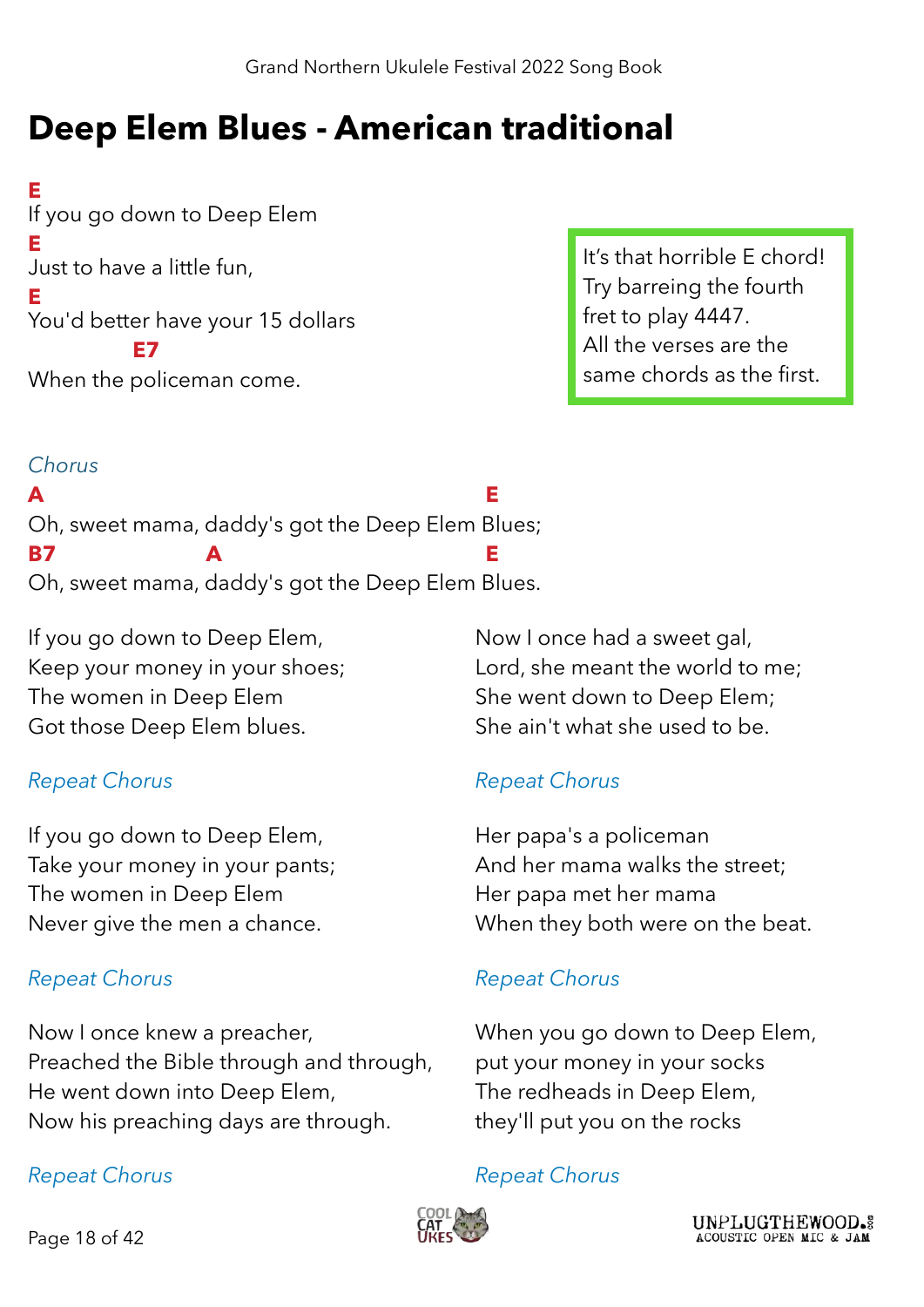# <span id="page-18-0"></span>**Country Roads - John Denver**

**G Em**  Almost heaven, West Virginia **D C G**  Blue Ridge mountains, Shenandoah river **G Em**  Life is old there, older than the trees **D** Younger than the mountains, **C G** blowing like a breeze

### *Chorus*

**G** D Country roads, take me home  **Em C**  To the place, I be-long **G D**  West Virginia, mountain momma **C** G Take me home, country roads

**G Em**  All my mem'ries, gather 'round her **D C G**  Miner's lady, stranger to blue water **G Em**  Dark and dusty, painted on the sky **D C G**  Misty taste of moonshine, teardrop in my eye

### *Repeat Chorus*

**Em D G**  I hear her voice, in the mornin' hours she calls to me  **C G D**  The radio reminds me of my home far away **Em F C**  And drivin' down the road I get a feeling' **G D**  That I should have been home yesterday,  **D7**  yesterday….

### *Repeat Chorus x 2*

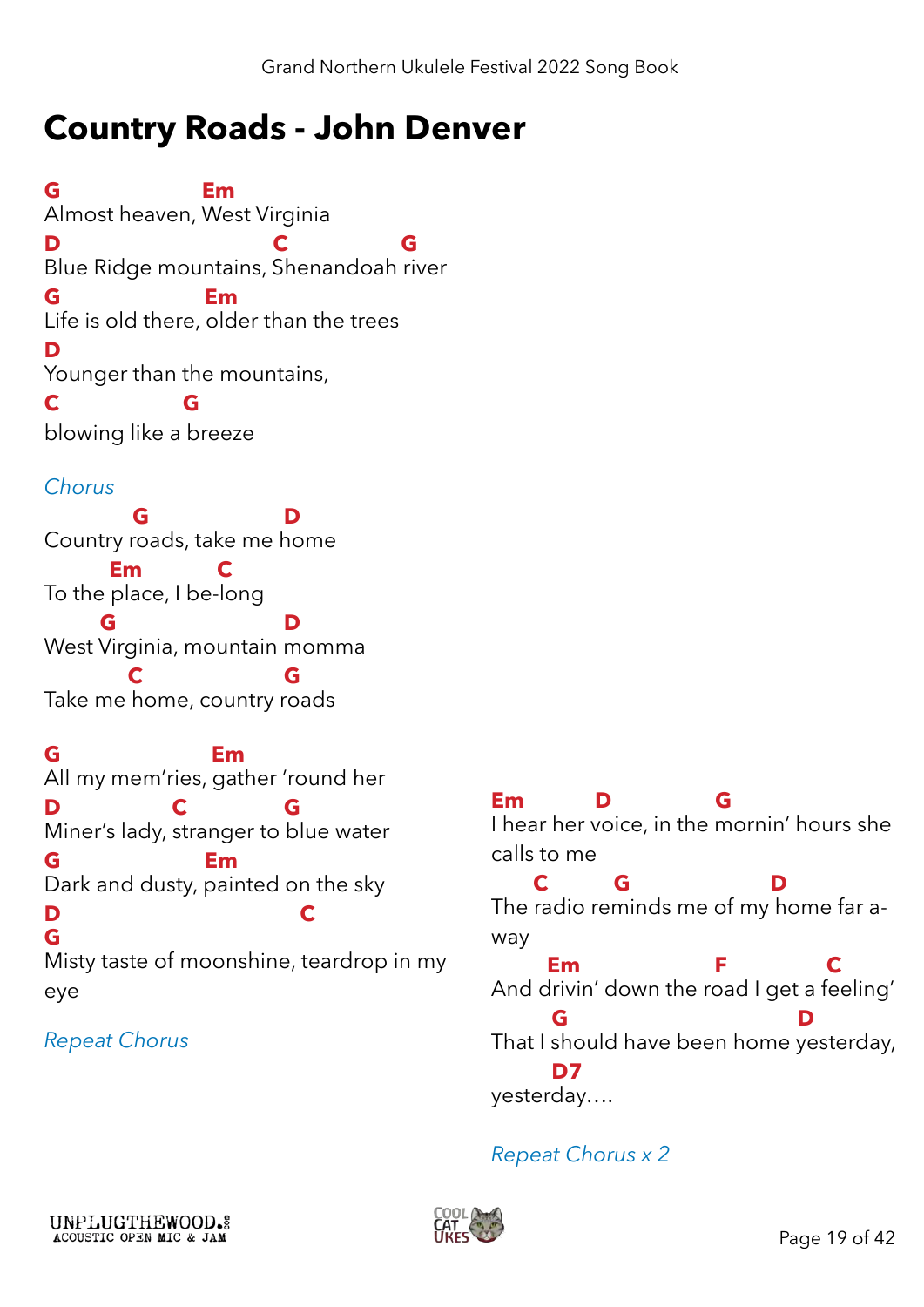## <span id="page-19-0"></span>**Good Riddance / Time Of Your Life - Green Day G C D x 2**

**G** Another turning point **C** D A fork stuck in the road **G** Time grabs you by the wrist **C D**  Directs you where to go **Em G C** So make the best of this test  **G** And don't ask why **Em G** It's not a question  **C G** But a lesson learned in time

### *Chorus*

**Em G**  It's something unpredictable **Em** But in the end is right  **Em D G**  I hope you had the time of your life

**G C D x 2** 

\*\* **G** So take the photographs **C** D And still frames in your mind **G**  Hang it on a shelf of **C D**  Good health and good time **Em** Tattoos of memories  **C G**  And dead skin on trial **Em G** For what it's worth **C** G It was worth all the while *Repeat Chorus Solo back to \*\* Repeat Chorus x 2*

*Finish on* **G**

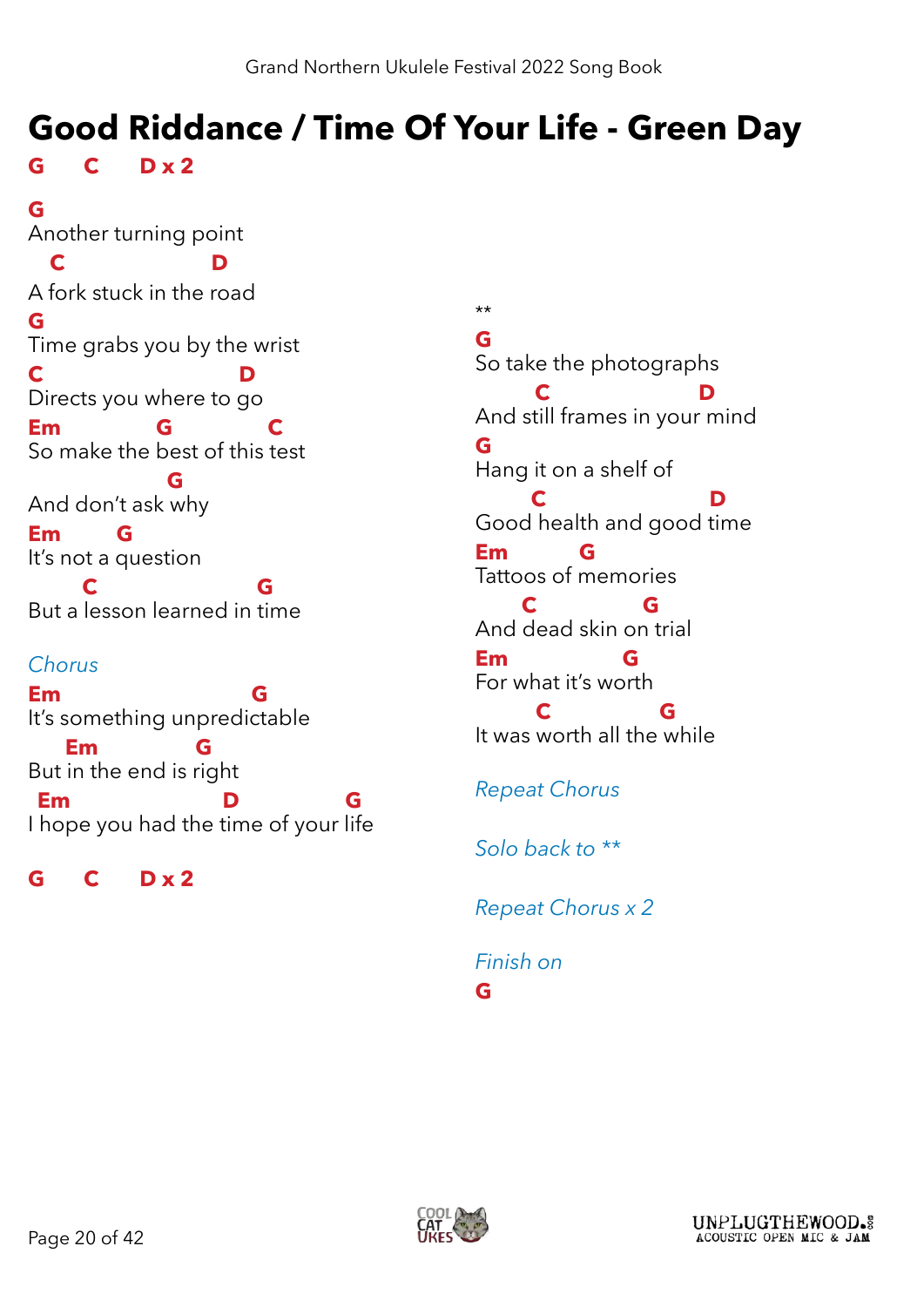Repeat the first verse chords throughout

# <span id="page-20-0"></span>**Walk Tall - Val Doonican**

### *Chorus*

C G7 C Walk tall walk straight and look the world right in the eye **F** C That's what my momma told me when I was about knee high **F** C C She said son be a proud man and hold your head up high  **G7 C**  Walk tall walk straight and look the world right in the eye

All through the years as I grew up mom taught these things to me But I was young and foolish then and much too blind to see I ignored the things she said as if I'd never heard Now I see and understand the wisdom of her words

### *Repeat Chorus*

I started goin' places where a youngster shouldn't go I got to know the kind of girls it's better not to know I fell in with a bad crowd and laughed and drank with them Through the laughter momma's words would echo now and then

### *Repeat Chorus*

I got in trouble with the law and I'm in prison now But through these prison bars I see things so much different now I've got one year left to serve but when my time is done I'll walk tall and straight and make mom proud to call me son

### *Repeat Chorus*

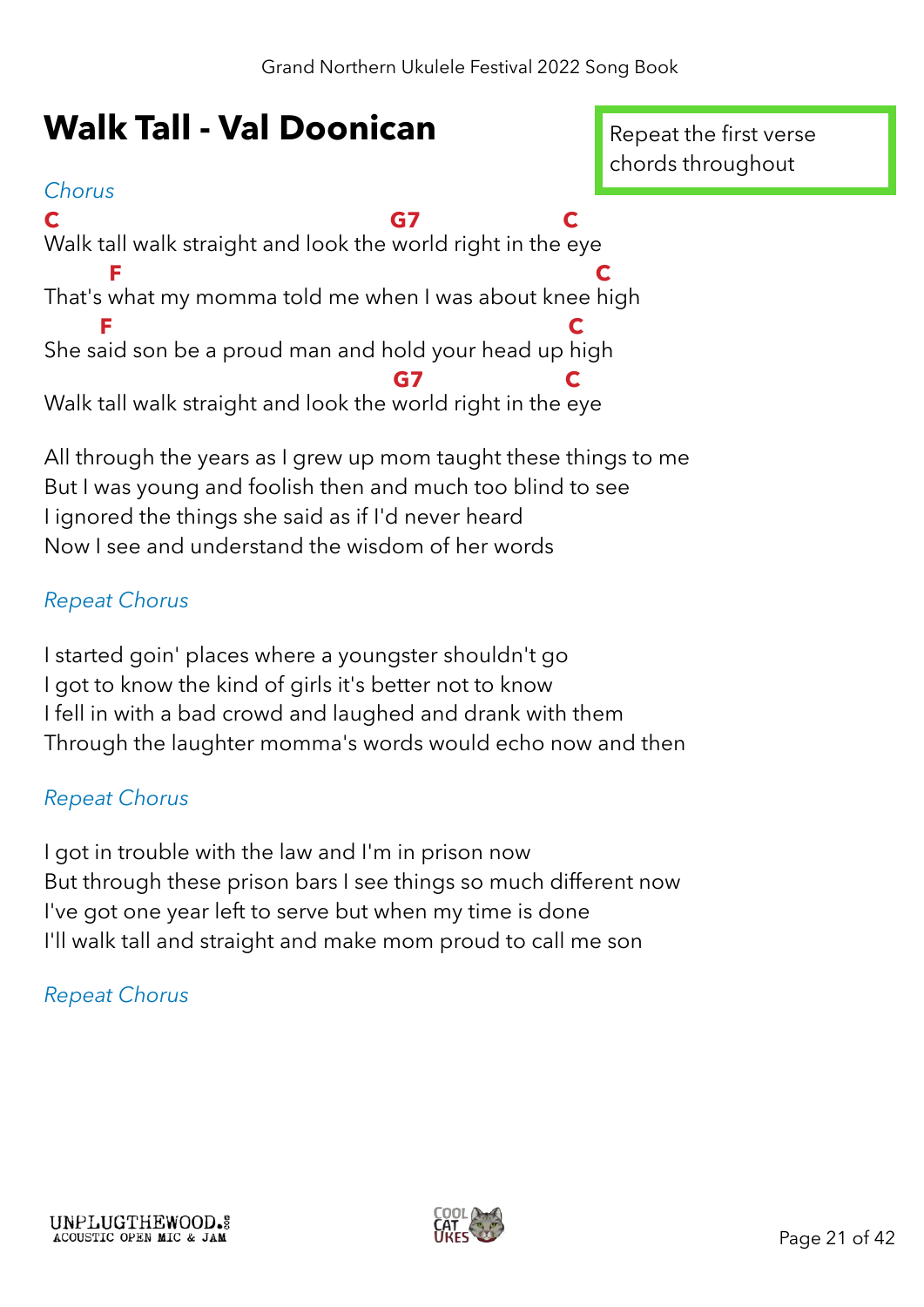# <span id="page-21-0"></span>**Worried Man Blues - Woody Guthrie / Roots traditional**

### *Chorus*

**A A7**  It takes a worried man to sing worried song **D A** It takes a worried man to sing worried song  **A**  It takes a worried man to sing worried song **E7 A** I'm worried now but I won't be worried long

I went across the river, to lay down to sleep I went across the river, to lay down to sleep I went across the river, to lay down to sleep When I woke up, had shackles on my feet

### *Repeat Chorus*

Twenty nine links of chain around my leg Twenty nine links of chain around my leg Twenty nine links of chain around my leg And on each link, an initial of my name

### *Repeat Chorus*

I asked that judge, what's gonna be my fine I asked that judge, what's gonna be my fine I asked that judge, what's gonna be my fine Twenty one years on the Rocky Mountain line

Chorus chords repeat throughout.

The train that I ride is sixteen coaches long The train that I ride is sixteen coaches long The train that I ride is sixteen coaches long The girl I love, she's on that train and gone

### *Repeat Chorus*

If anyone should ask you, who made up this song If anyone should ask you, who made up this song If anyone should ask you, who made up this song Tell 'em it was me, and I sing it all day long

### *Repeat Chorus*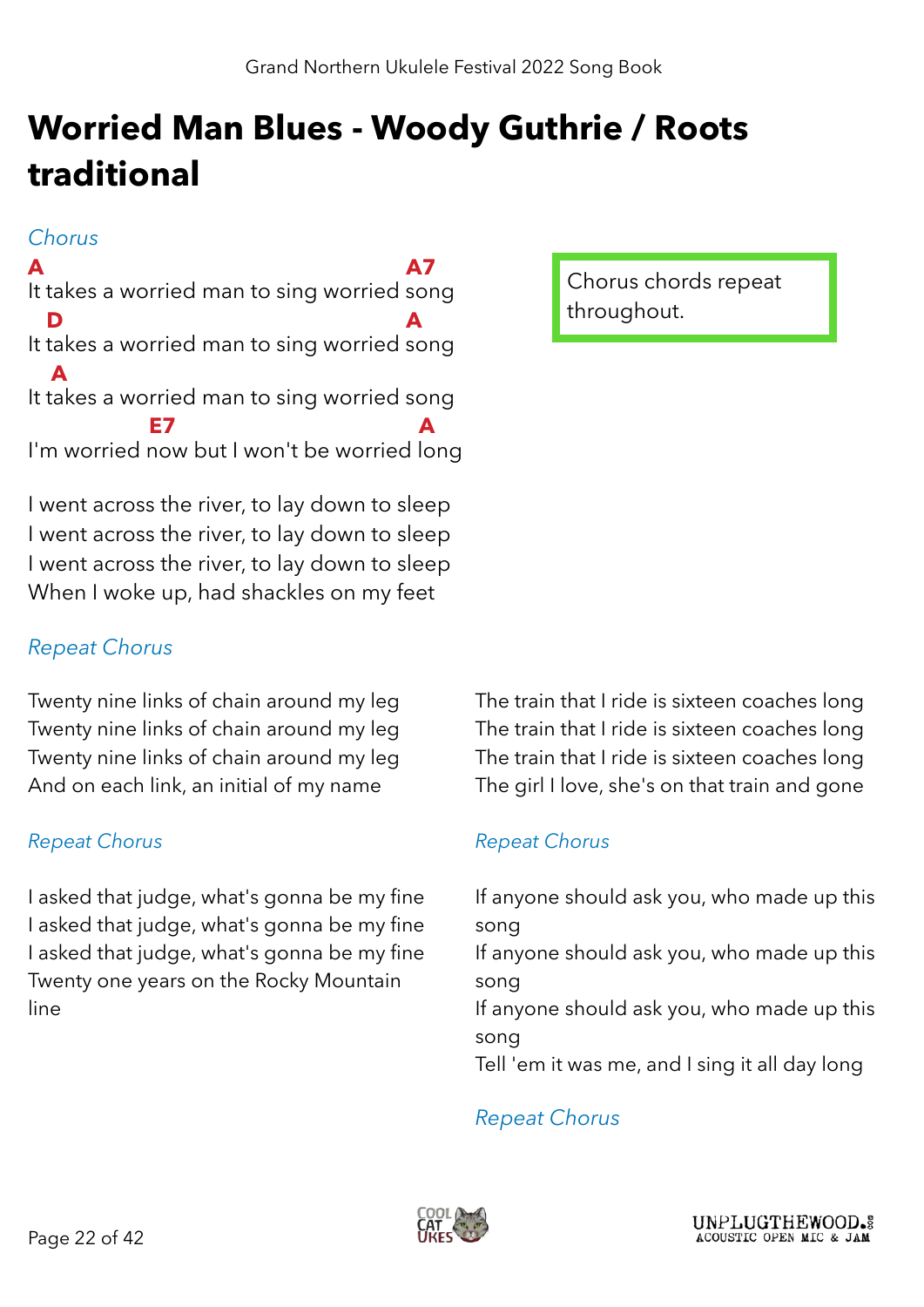# <span id="page-22-0"></span>**Mama's Got A Squeezebox - The Who**

**G** Mama's got a squeeze box she wears on her chest And when daddy comes home, he never gets no rest  **D**  'Cause she's playing all night  **C**  And the music's all right **D C G**  Mama's got a squeeze box, Daddy never sleeps at night **G** Well the kids don't eat And the dog can't sleep There's no escape from the music In the whole damn street  **D**  'Cause she's playing all night  **C**  And the music's all right **D C G**  Mama's got a squeeze box, Daddy never sleeps at night **G** She goes in and out and in and out and in and out and in and out **D**  she's playing all night  **C**  And the music's all right **D C G**  Mama's got a squeeze box, Daddy never sleeps at night **G**  She goes, squeeze me, come on and squeeze me  **D**  Come on and tease me like you do  **C**  I'm so in love with you **D C G**  Mama's got a squeeze box, Daddy never sleeps at night

UNPLUGTHEWOOD. ACOUSTIC OPEN MIC & JAM

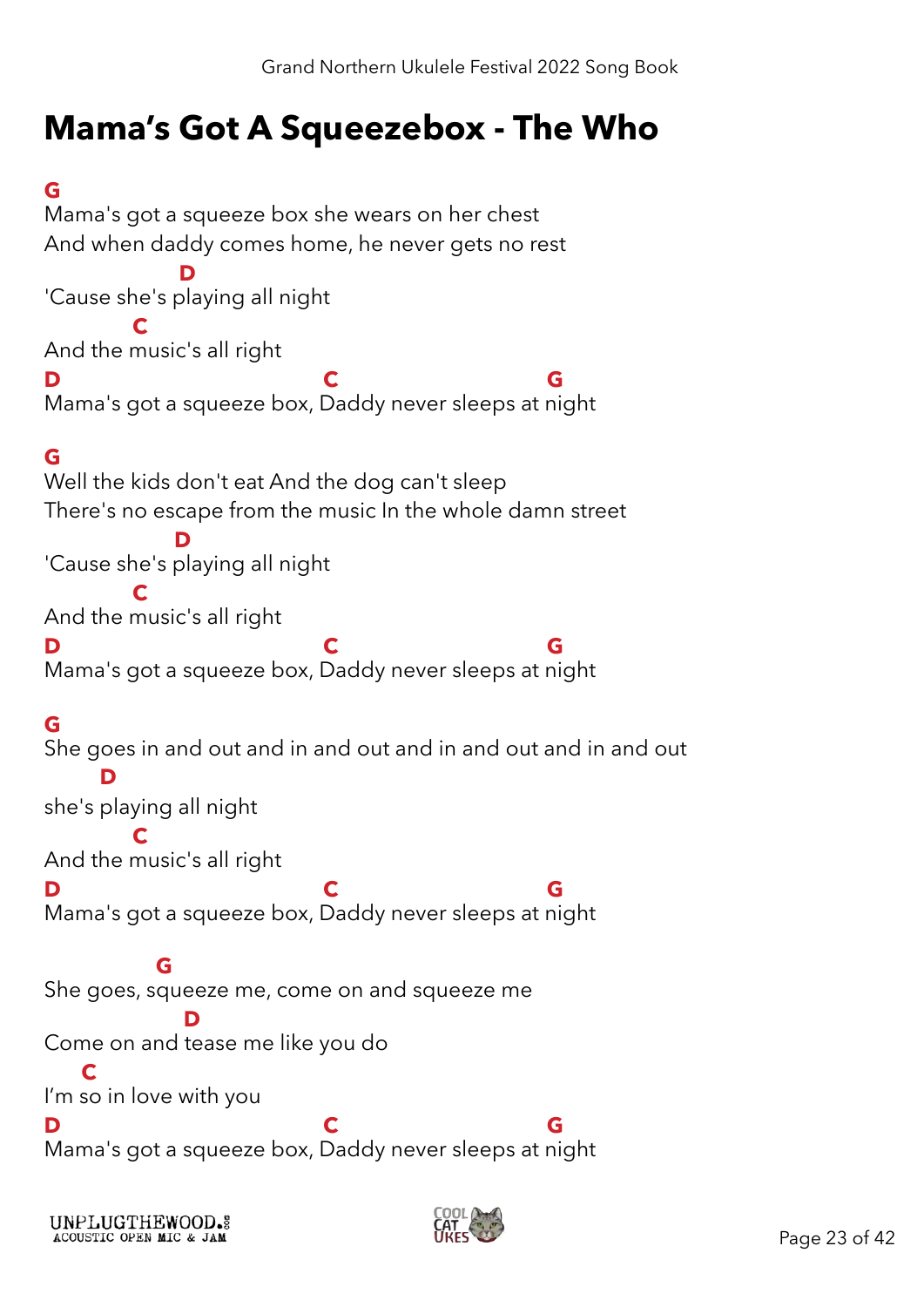# <span id="page-23-0"></span>**Tie A Yellow Ribbon - Tony Orlando & Dawn**

**C Em Dm G C Em** I'm comin' home, I've done my time  **Gm A7 Dm**  Now I've got to know what is and isn't mine **Fm C** Am If you received my letter tellin' you I'd soon be free **D D7 Fm G**  Then you'll know just what to do if you still want me **Fm G G7**  If you still want me *Chorus*  **C Em**  Oh, Tie a yellow ribbon round the ole oak tree  **Gm A7 Dm**  It's been three long years, do you still want me?  **Fm C E Am**  If I don't see a ribbon round the ole oak tree,  **C A C A**  I'll stay on the bus, forget about us, Put the blame on me  **Dm Fm D7 G7 C**  If I don't see a yellow ribbon round the ole oak tree **C Em Dm G C Em Dm G C Em**  Bus driver please look for me  **Gm A7 Dm**  Cause I couldn't bear to see what I might see **Fm** C Am I'm really still in prison and my love she holds the key **D D7 Fm G**  A simple yellow ribbon's what I need to set me free **Fm G G7**  I wrote and told her please

### *Repeat Chorus*

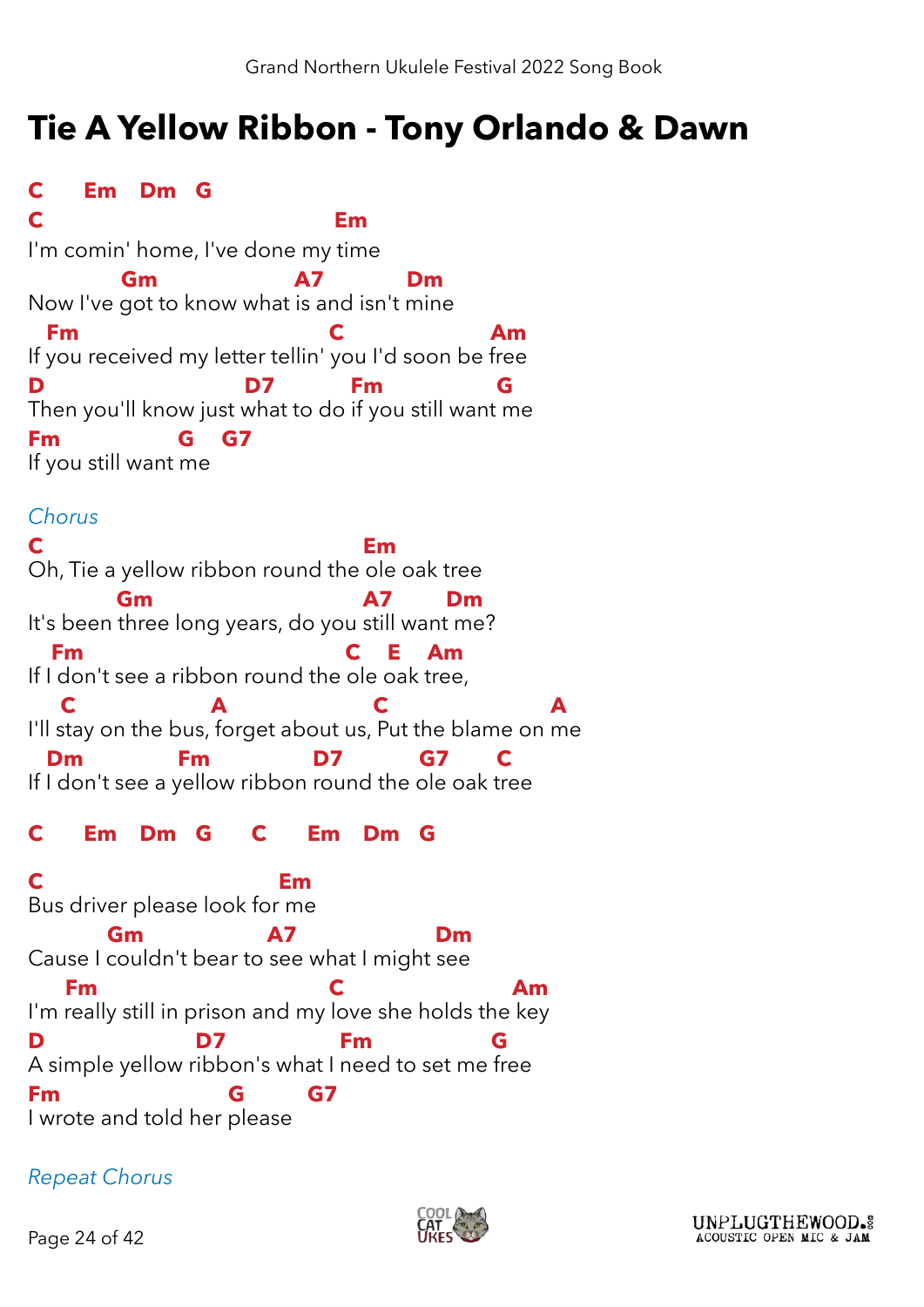### **C Em Gm A7**

*(slow down a bit)* **Dm Fm C Am A7**  Now the whole damn bus is cheerin' and I can't believe I see **Dm Fm D7 G7 C**  A hundred yellow ribbons 'round the ole oak tree

**C Em Dm G C Em Dm G C**

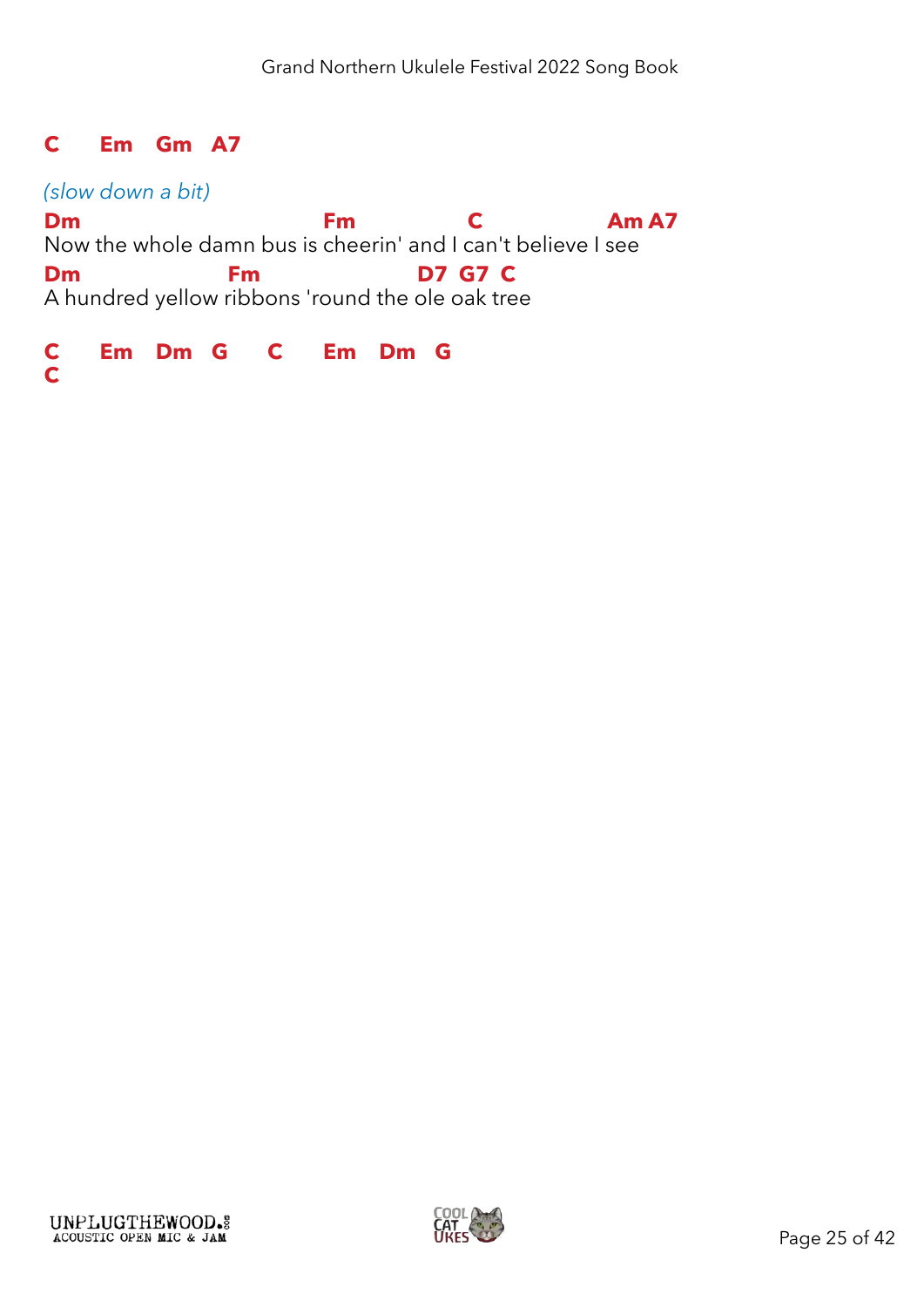# <span id="page-25-0"></span>**Shake It Off - Taylor Swift**

I stay out too late **C** C Got nothing in my brain  **G**  That's what people say, mmm That's what people say, mmm  **Am**  I go on too many dates **C**  But I can't make 'em stay  **G**  At least that's what people say, mmm That's what people say, mmm **Am**  But I keep cruisin'  **C** Can't stop won't stop moving  **G** 

It's like I got this music in my mind  **D then mute**  Saying it's gonna be alright

### *Chorus*

**Am**  Cause the players gonna play, play, play, play,

 **C**  And the haters gonna hate, hate, hate, hate, hate baby

### **G**

I'm just gonna shake, shake, shake, shake, shake Shake it off, I shake it off

**Am** Heart breakers gonna break, break, break, break, break

**C** And the fakers gonna fake, fake, fake, fake, fake baby **G** I'm just gonna shake, shake, shake, shake, shake Shake it off, I shake it off

(oooh oooh oooh oooh)

 **Am**  I never miss a beat

 **C**  I'm lightning on my feet

 **G** 

And that's what they dont' see, mmm That's what they dont' see, mmm

 **Am** 

I'm dancing on my own (dancing on my own)

 **C** I'll make the moves up as I go (moves up as I go)

 **G** And that's what they don't know, mmm That's what they don't know, mmm

**Am**  But I keep cruisin' *C* Can't stop won't stop moving  **G**  It's like I got this music in my mind  **D then mute**  Saying it's gonna be alright

### *Repeat Chorus*



UNPLUGTHEWOOD. ACOUSTIC OPEN MIC & JAM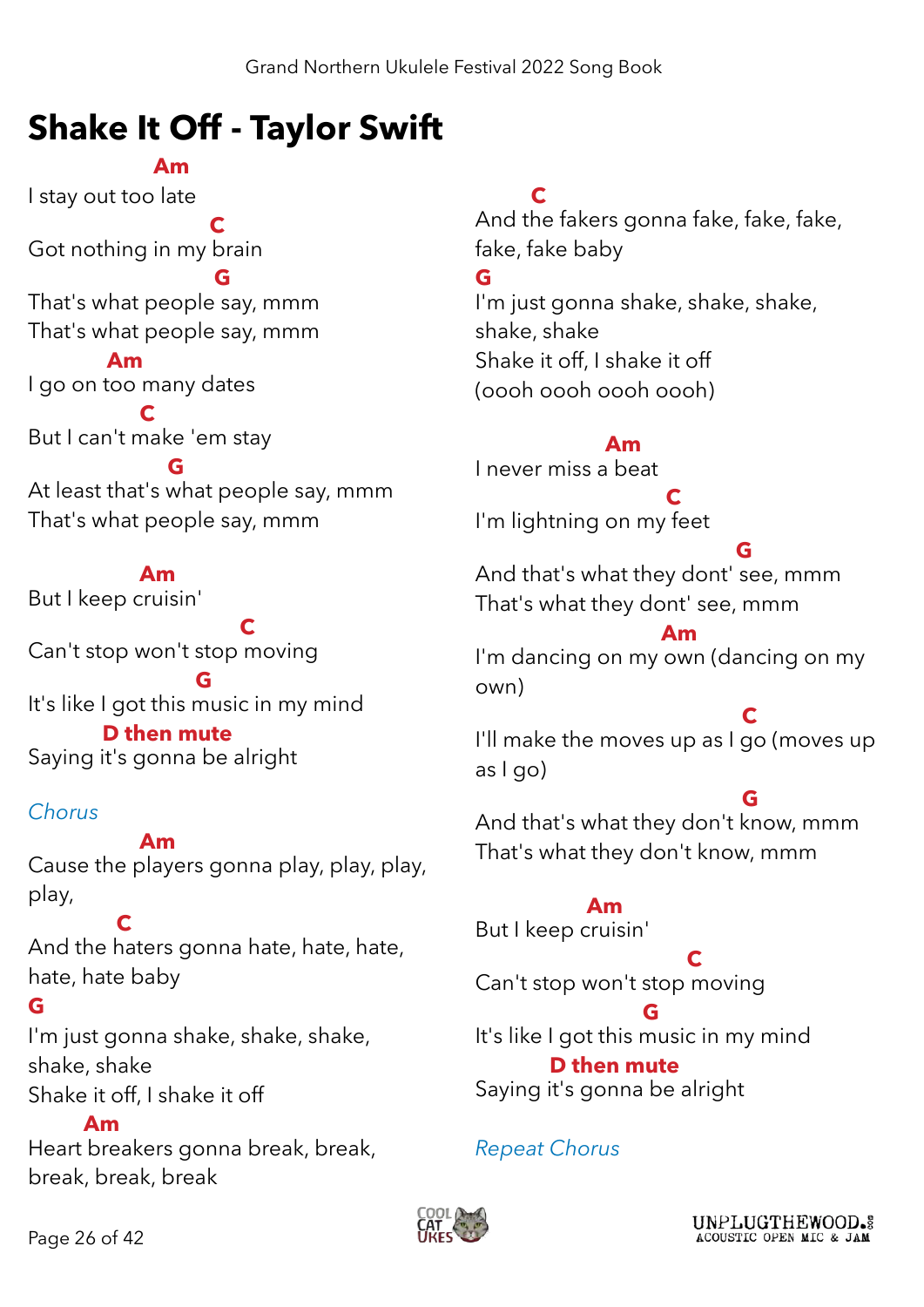### **Am**

Shake it off, I shake it off, I I

**C**  I shake it off, I shake it off, I I

**G**  I shake it off, I shake it off, I I I shake it off, I shake it off

### *Tap ukulele to the beat*

Hey, hey, hey, just think While you've been gettin' down and out About the liars and dirty, dirty cheats of the world You could've been gettin' down to this sick beat

### **Am C**

My ex man brought his new girlfriend **G**  She's like "Oh my God" **G**

I'm just gonna shake it

### **Am C**

To the fella over there with the hella good hair

### **G G then mute**

Won't you come on over baby we could shake shake shake

Ye--ah ohhh!

### *Repeat Chorus*

**Am**  Shake it off, I shake it off, I I **C**  I shake it off, I shake it off, I I **G**  I shake it off, I shake it off, I I I shake it off, I shake it off

*This bit x 2* 

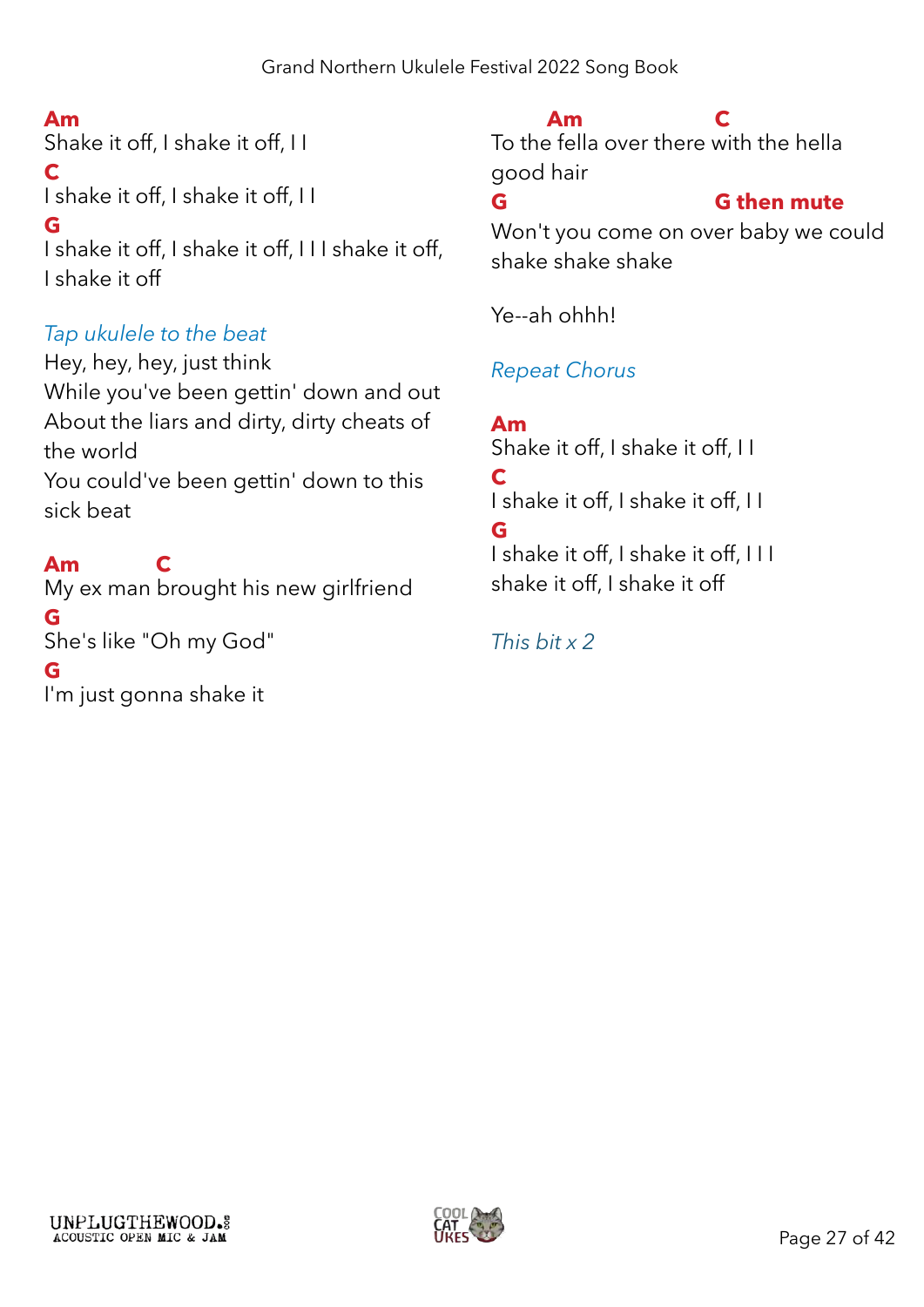# <span id="page-27-0"></span>**Blueberry Hill - Fats Domino**

**F**  I found my thrill  **C**  On Blueberry Hill  **G7**  On Blueberry Hill  **C** When I found you **F**  The moon stood still  **C**  On Blueberry Hill  **G7**  And lingered until **C**  My dream came true \*\*  **G7 C** The wind in the willow played  **G7 C**  Love's sweet melody  **B7 Em B7 Em**  But all of those vows you made  **B7 Em G7**  Were never to be  **F**  Though we're apart  **C**  You're part of me still **G7**  For you were my thrill  **C**  On Blueberry Hill *Repeat back to \*\**

### **G C**

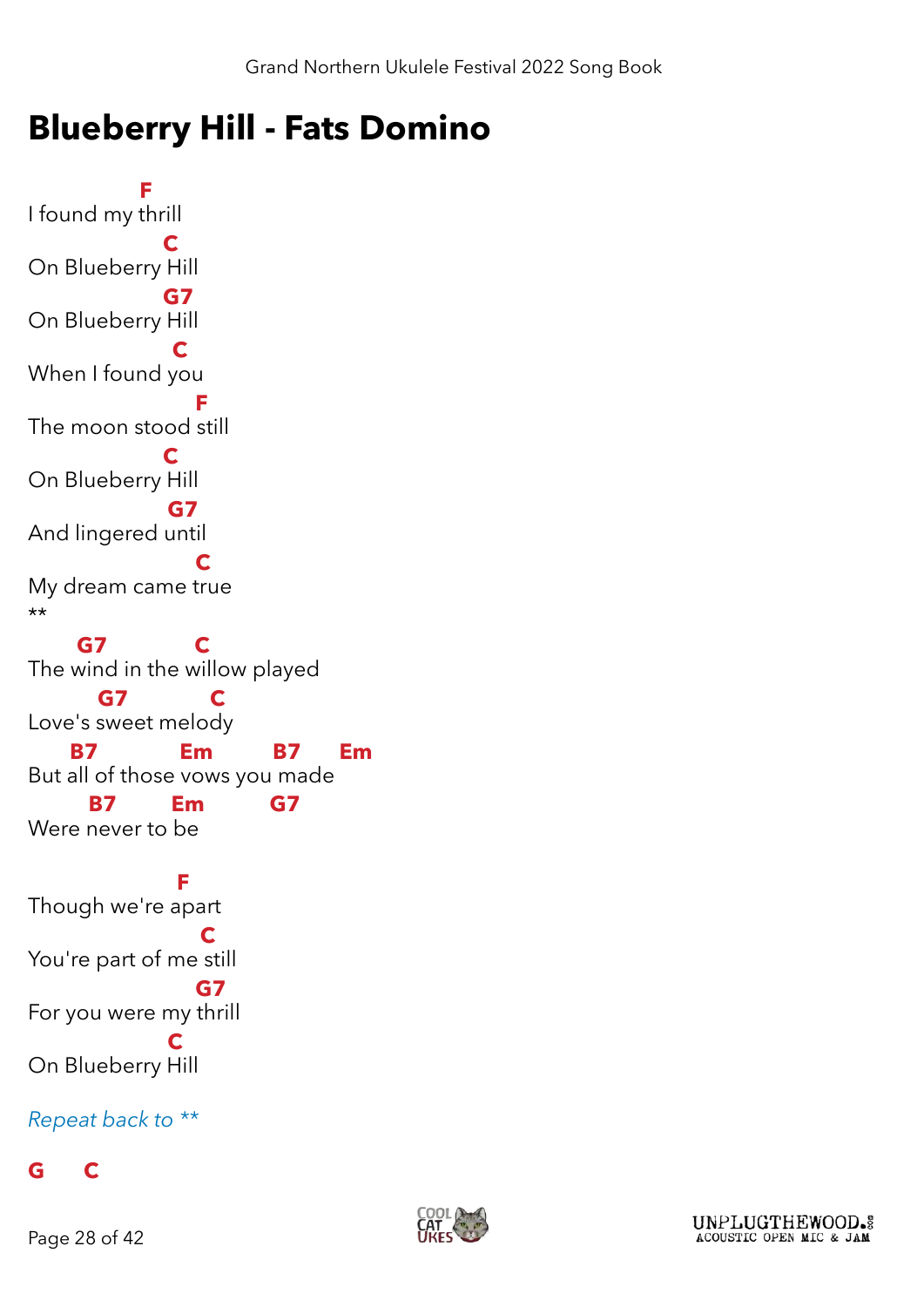# <span id="page-28-0"></span>**Brand New Key - Melanie Sakfa**

**C** I rode my bicycle past your window last night **G7** I roller skated to your door at daylight **C** It almost seems like you're avoiding me **F G7** I'm okay alone, but you got something I need *Chorus* 

**C**  Well, I got a brand new pair of roller skates, you got a brand new key I think that we should get together and try them out you see

**F**

I been looking around a while, you got something for me

**C** 

Oh! I got a brand new pair of roller skates, you got a brand new key

### **C**

I ride my bike, I roller skate, don't drive no car

### **G7**

Don't go too fast, but I go pretty far

**C** 

For somebody who don't drive I been all around the world

**F G7** Some people say, I done all right for a girl

### *Repeat Chorus*

### **C**

I asked your mother if you were at home **G7**  She said, yes .. but you weren't alone

**C** Oh, sometimes I think that you're avoiding me

### **F** G7

I'm okay alone, but you've got something I need

 **C** Well, I got a brand new pair of roller skates, you got a brand new key I think that we should get together and try them out you see

**F**  La la la la la la la la, la la la la la la  **C**  Oh! I got a brand new pair of roller skates, you got a brand new key

UNPLUGTHEWOOD.8 ACOUSTIC OPEN MIC & JAM

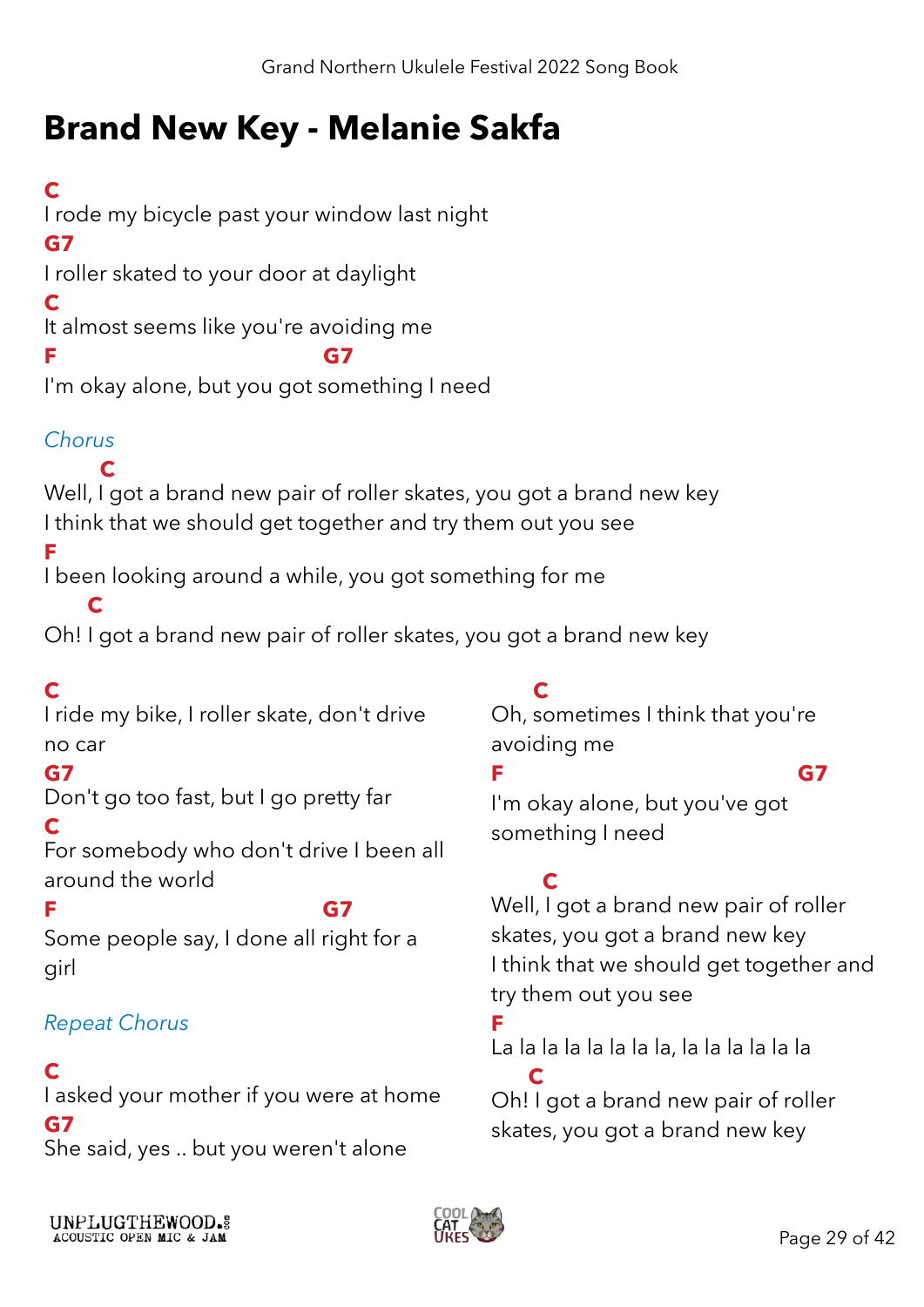# <span id="page-29-0"></span>**Give That Wolf A Banana - Subwoolfer**

**F G** Oh-ooh-ooh-ooh-ooh-ooh

**Am G F** Not sure I told you, but I really like your teeth **Dm G Am** That hairy coat of yours with nothing underneath **Am G F** Not sure you have a name, so I will call you Keith **F G** Oh-ooh-ooh-ooh-ooh-ooh **Am G F** See where you're going, but I don't know where you've been **Dm G Am** Is that saliva or blood drippin' off your chin? **Am G F** If you don't like the name Keith I'ma call you Jim **F G** Oh-ooh-ooh-ooh-ooh

### *Chorus*

 **Am** And before that wolf eats my grandma, Give that wolf a banana  **F G** Give that wolf *Am* And before that wolf eats my grandma, Give that wolf a banana  **F G** Give that wolf (Banana)

**Am Dm F G** Yum, yum, yum, yum-yum-yum, Yum, yum, yum, yum, yum, yum, yum-yum-yum **Am Dm F G** Yum, yum, yum, yum-yum-yum, Yum, yum, yum, yum, yum, yum, yum-yum-yum (banana)

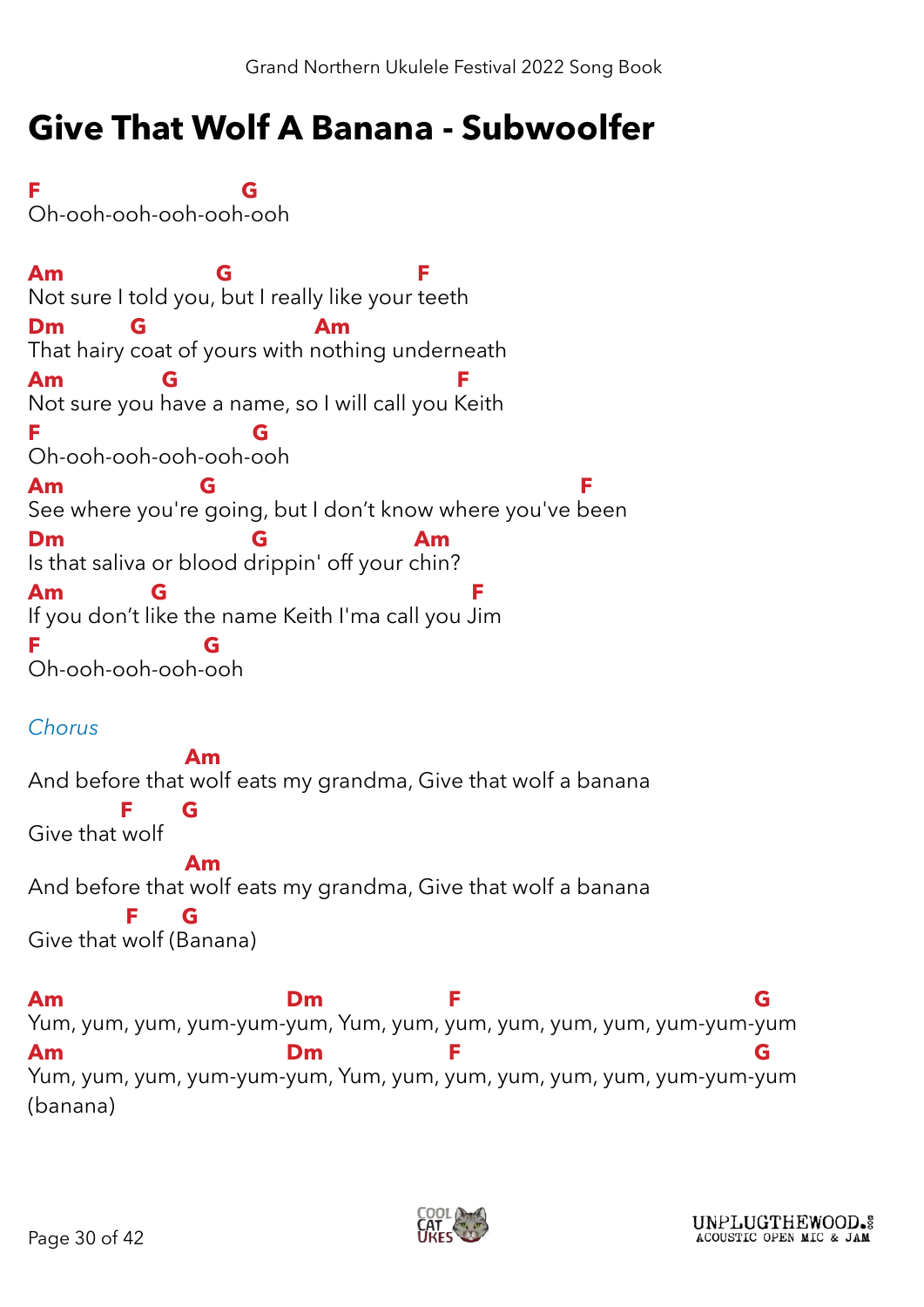**Am G F** I like the scent of every meal on your breath **Dm G Am** That hunger in you, I'm in danger now, I guess **Am G F** Let's go to grandma's, you say grandma tastes the best **F G** Oh-ooh-ooh-ooh-ooh-ooh

### *Repeat Chorus*

**Am Dm** Yum, yum, yum, yum-yum-yum **E** G Yum, yum, yum, yum, yum, yum, yum-yum-yum (someone give that wolf a banana) **Am Dm** Yum, yum, yum, yum-yum-yum **E** G Yum, yum, yum, yum, yum, yum, yum-yum-yum (someone give that wolf a banana)

### **N.C.**

Ba-na-na, Ba-na-na-na-na, Ba-na-na, Ba-na-na-na-na

### *Repeat Chorus*

**Am Dm** Yum, yum, yum, yum-yum-yum **E** G Yum, yum, yum, yum, yum, yum, yum-yum-yum (someone give that wolf a banana) **Am Dm** Yum, yum, yum, yum-yum-yum **E** G Yum, yum, yum, yum, yum, yum, yum-yum-yum (someone give that wolf a banana)

**Am** Not sure I told you, but I really like your teeth **Dm G Am** That hairy coat of yours with nothing underneath **Am G F** Not sure you have a name, so I will call you Keith

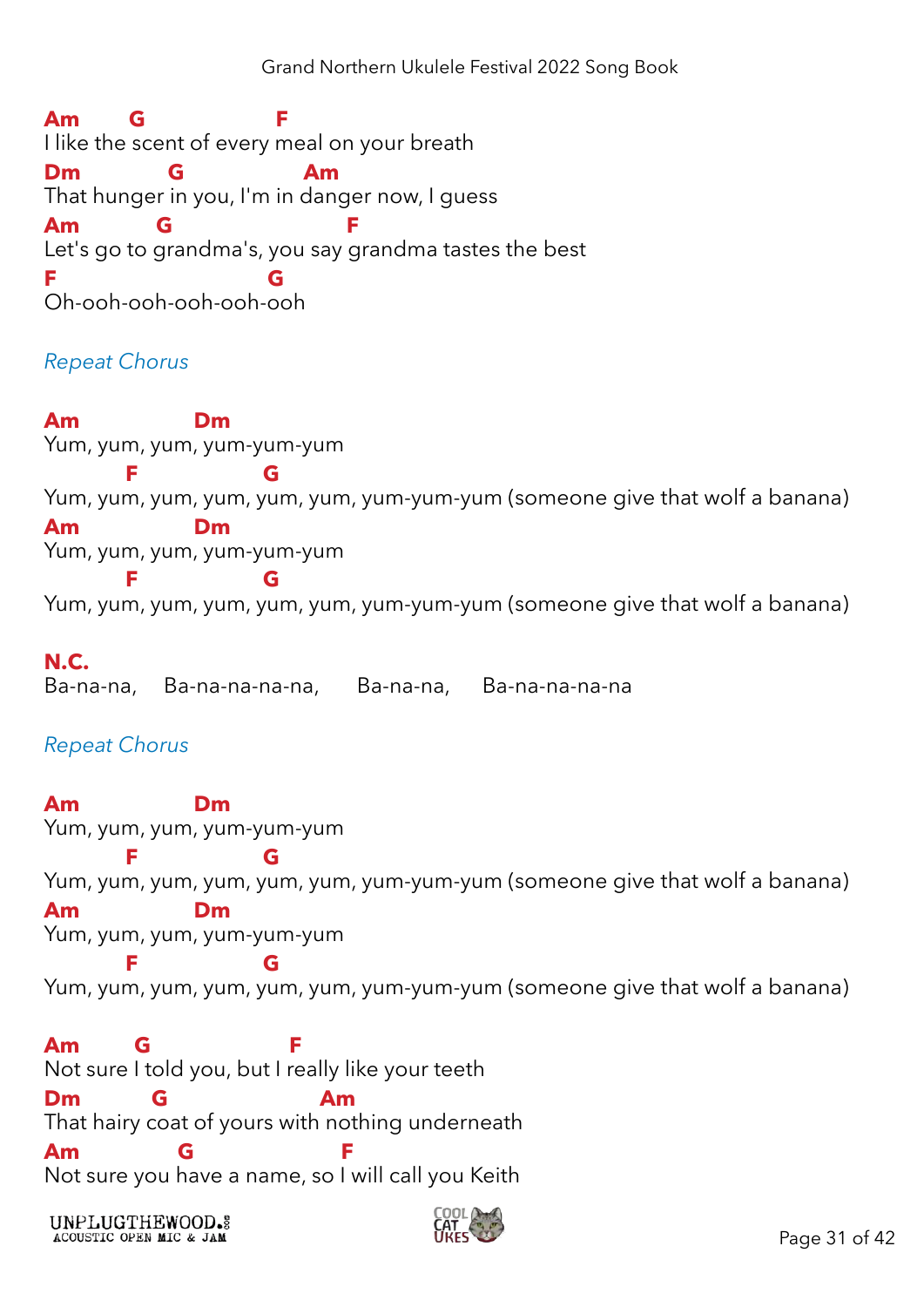# <span id="page-31-0"></span>**Shivers - Ed Sheeran**

**Bm** Bm Bm Bm I took an arrow to the heart **G** I never kissed a mouth that taste like yours **D** Strawberries and somethin' more *A* Ooh, yeah, I want it all

Lipstick on my guitar, ooh Fill up the engine, we can drive real far Go dancing underneath the stars Ooh, yeah, I want it all, mm - Ooh, you got me feeling like

I wanna be that guy, I wanna kiss your eyes I wanna drink that smile, I wanna feel like I'm Like my soul's on fire I wanna stay up all day and all night, mm Yeah, you got me singing like

Ooh, I love when you do it like that And when you're close up, you give me thе shivers Oh baby you wanna dance 'til the sunlight cracks And whеn they say the party's over then we'll bring it right back

And we'll say ooh I love it when you do it like that And when you're close up, you give me the shivers Oh baby you wanna dance 'til the sunlight cracks And when they say the party's over then we'll bring it right back, yeah

Into the car, on the back seat in the moon lit dark Wrap me up between your legs and arms Ooh, I can't get enough

It's just Bm, G, D, A all the way through.

Riff B D E F# (over Bm chord) B D E F# (over G chord) A D E F# (over D chord) A C# D E (over A chord)

on the A string that's 2 5 7 9, 2 5 7 9, 12 5 7 9, 12 4 5 7

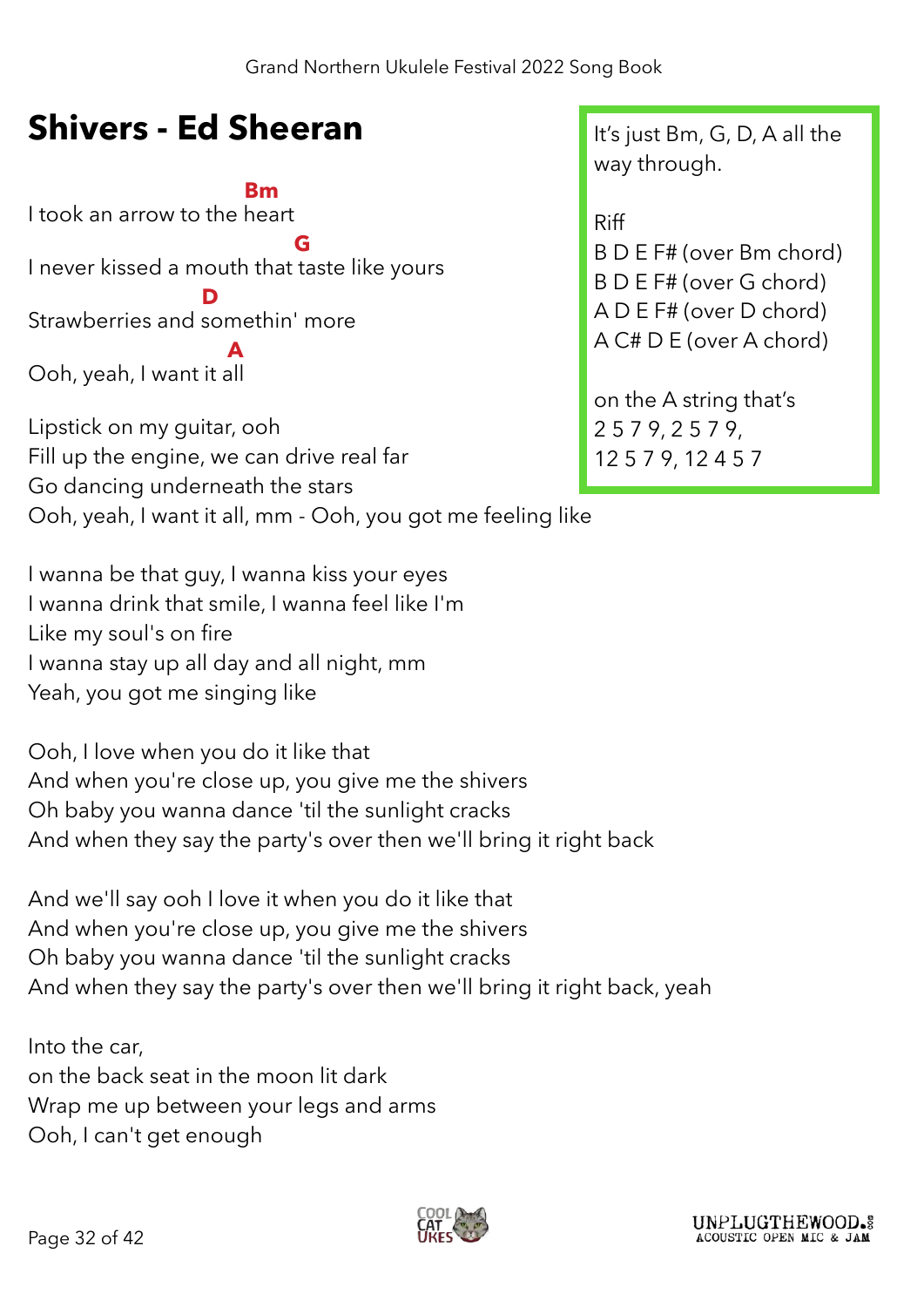You know you could tear me apart Put me back together and take my heart I never thought that I could love this hard Ooh, I can't get enough - Ooh, you got me feeling like

I wanna be that guy, I wanna kiss your eyes I wanna drink that smile, I wanna feel like I'm Like my soul's on fire I wanna stay up all day and all night - Yeah, you got me singing like

### *chunk on this verse*

Baby, you are so hot you make me shiver I don't want it to stop, you know you make me shiver, oh, oh

Baby, you are so hot you make me shiver With the fire you got, this thing is started I don't want it to stop, you know you make me shiver - Yeah, you got me singing like

And we'll say ooh I love it when you do it like that And when you're close up, you give me the shivers Oh baby you wanna dance 'til the sunlight cracks And when they say the party's over then we'll bring it right back

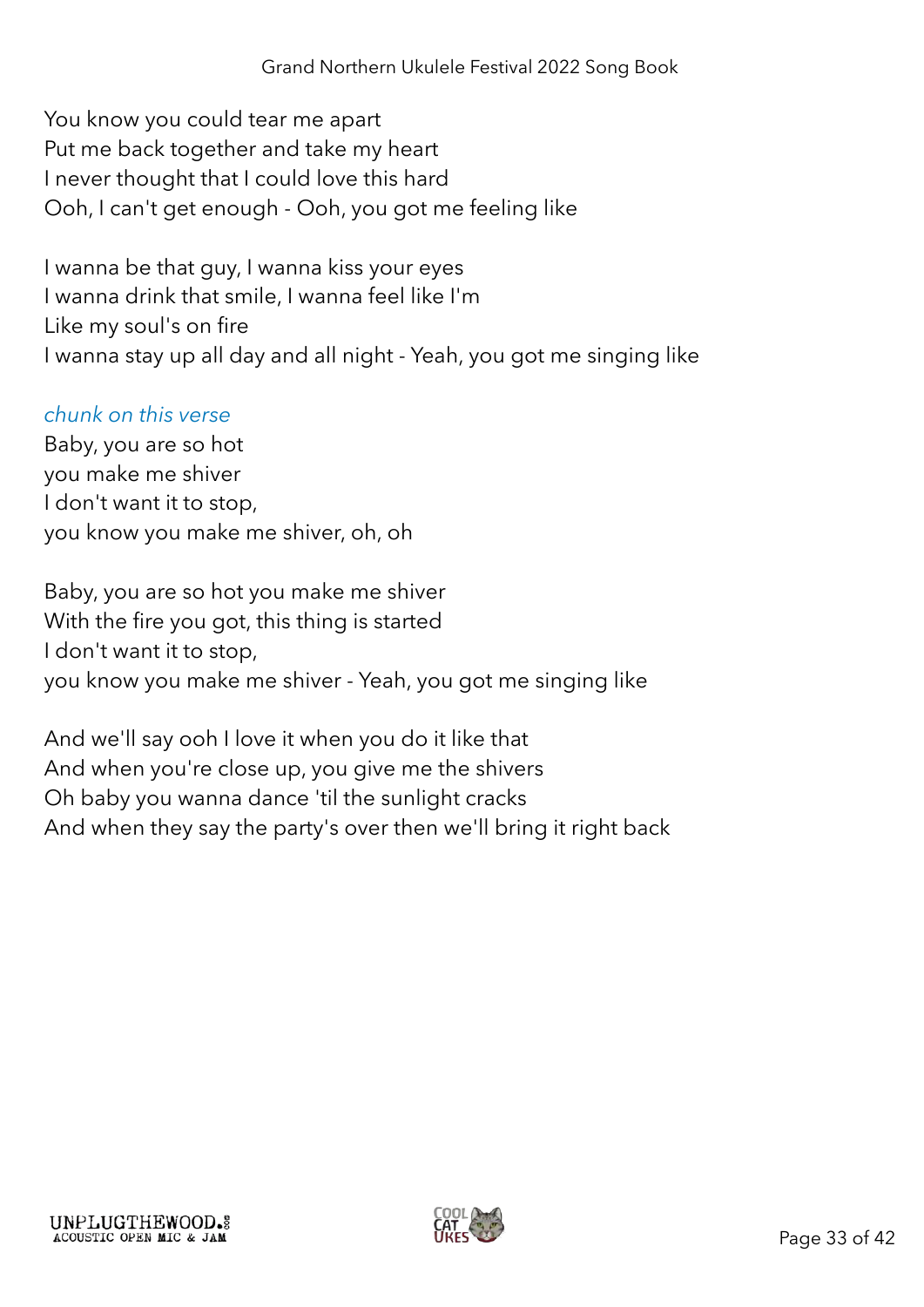# <span id="page-33-0"></span>**Sweet Caroline - Neil Diamond**

**G C** Where it began, I can't begin to knowin' **G D** But then I know it's going strong **G C** Was it the spring, then spring became a summer **G D** Who'd have believed you'd come a-long?

**G Em** Hands, touching hands **D C D C D** Reaching out, touching me, touching you

### *Chorus*

**G C D** Sweet Caroline, good times never seemed so good **G C D** I m inclined, to believe they never would

### **C Bm Am**

But now I'm

**G C** Look at the night, and it don't seem so lonely **G D** We fill it up with only two **G C** And when I hurt, hurting runs off my shoulder **G D** How can I hurt when holding you?

**G Em** Warm, touching warm **D** C D C D C D Reaching out, touching me, touching you

*Repeat Chorus*

**C Bm Am** Oh no no

*Repeat Chorus*

**D7 Am7 Em G** Sweet Car- ol - line

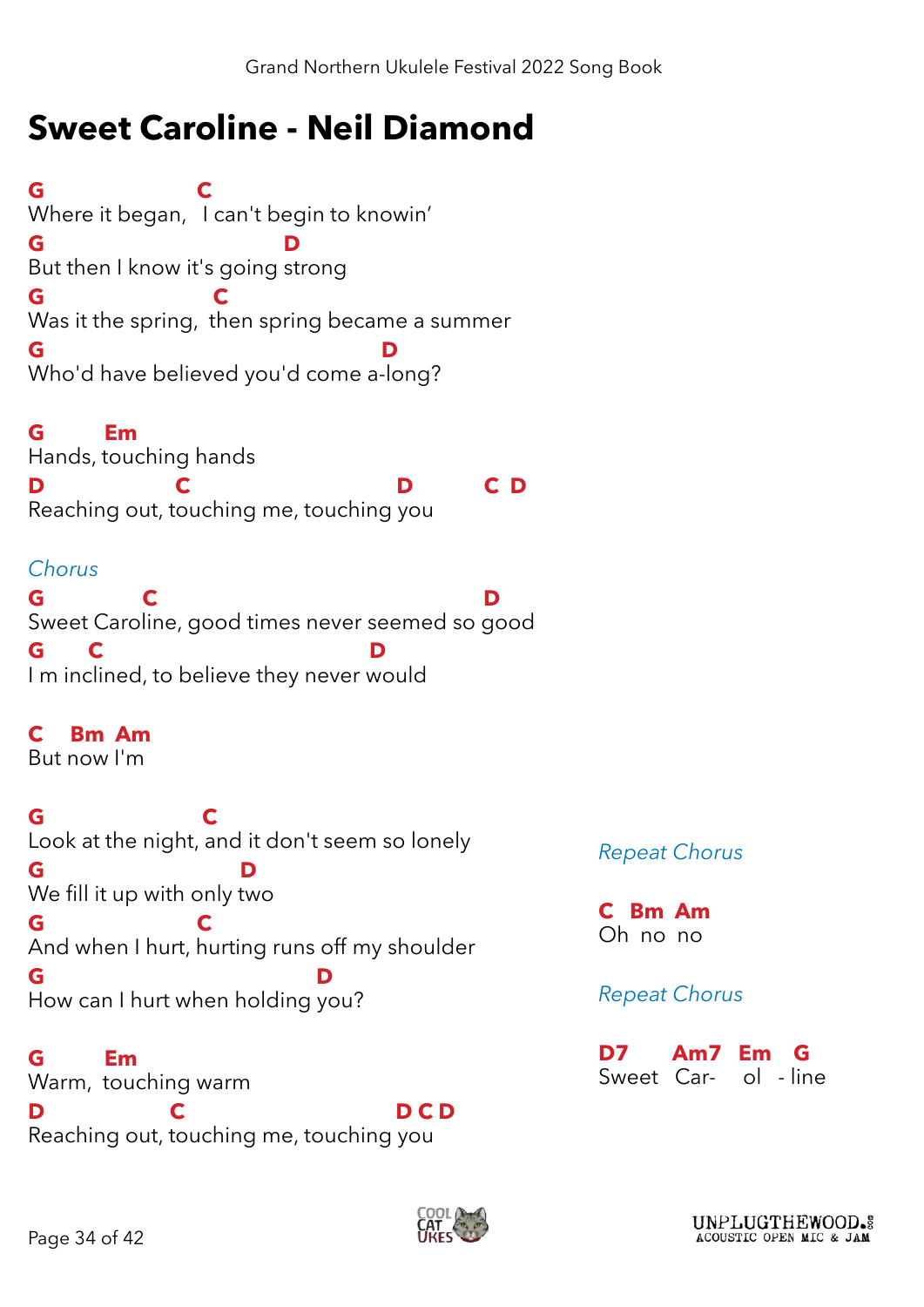# <span id="page-34-0"></span>**The Model - Kraftwerk**

*Intro*

### **Am Em x4**

| Am                                          | Em                                                  | Am Em     |           |
|---------------------------------------------|-----------------------------------------------------|-----------|-----------|
| She's a model and she's looking good        |                                                     |           |           |
| Am                                          | Em                                                  | Am Em     |           |
| I'd like to take her home that's understood |                                                     |           |           |
| Am                                          | Em                                                  | <b>Am</b> | Em.       |
|                                             |                                                     |           |           |
|                                             | She plays hard to get, she smiles from time to time |           |           |
| Am                                          | Em                                                  | <b>Am</b> | <u>Em</u> |

### **C Bm G C Bm E**

| Am                                                     | Em | <b>Am</b> | Em  |
|--------------------------------------------------------|----|-----------|-----|
| She's going out tonight, loves drinking just champagne |    |           |     |
| Am                                                     | Em | <b>Am</b> | Em. |
| And she has been checking nearly all the men           |    |           |     |
| Am                                                     | Em | <b>Am</b> | Em. |
| She's playing her game and you can hear them say       |    |           |     |
| Am<br>Em                                               |    | Am        | Em. |
|                                                        |    |           |     |

**C Bm G C Bm E**

*Solo*

**Am Em x4**

**C Bm G C Bm E**

**Am Em Am Em** She's posing for consumer products now and then **Am Em Am Em** For every camera she gives the best she can **Am Em Am Em** I saw her on the cover of a magazine **Am Em Am Em** Now she's a big success, I want to meet her again **Am Em x4** *end on* **Am**

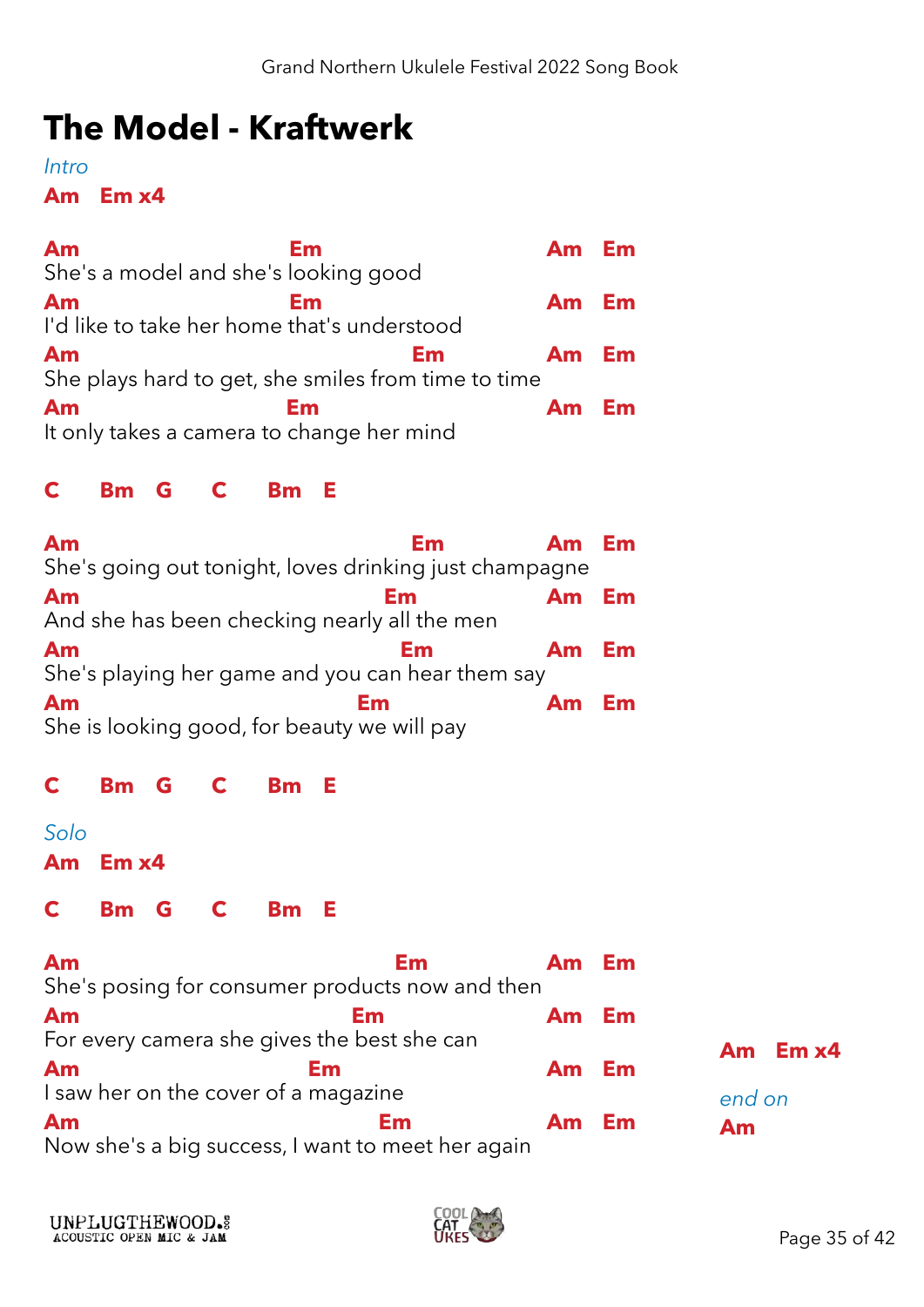# <span id="page-35-0"></span>**I Am What I Am - Gloria Gaynor**

**C Em F Dm G7** I am what I am I am my own special creation. **C Em F Dm G7** So, come take a look, give me the hook or the ovation.  **C Am C Am** It's my world that I want to have a little pride in; **C Am F Dm G7** my world, and it's not a place I have to hide in. Em F Dm G7 C Life's not worth a damn 'til you can say I am what I am,

**C** *Four bars*

**C Em F Dm G7** I am what I am I don't want praise I don't want pity **C Em**  I bang my own drum **F** Dm G7 some think it's noise I think it's pretty  **C Am C Am** And so what if I love each sparkle and each bangle **C Am Dm G7** Why not try to see things from a different angle **C Em**  Your life is a sham  **F Dm G7 C** till you can shout out I am what I am

**C** *Four bars*

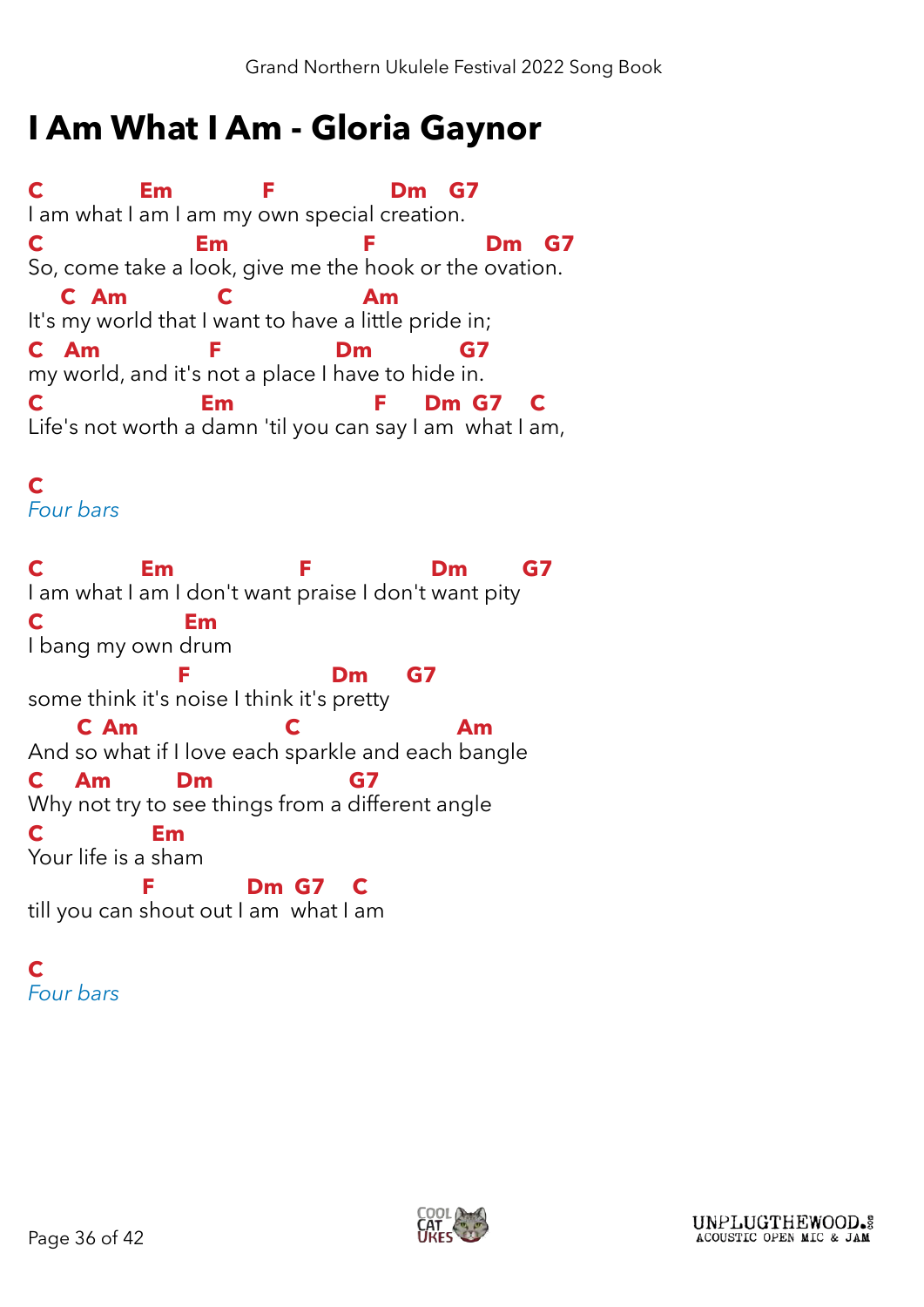**C Em F Dm G7** I am what I am and what I am needs no excuses **C Em F Dm G7** I deal my own deck sometimes the ace sometimes the deuces  **C Am C Am** It's one life and there's no return and no deposit **C Am Dm G7** One life so it's time to open up your closet **C Em**  Life's not worth a damn  **F Dm G7 C** till you can shout out I am what I am *Key change*

**C C A**

**D F#m G Em A7** I am what I am and what I am needs no excuses **D F#m G Em A7** I deal my own deck sometimes the ace sometimes the deuces  **D F#m D F#m** It's one life and there's no return and no deposit **D F#m Em A7** One life so it's time to open up your closet **D F#m** Life's not worth a damn **G** Em A7 till you can shout out I am what I am

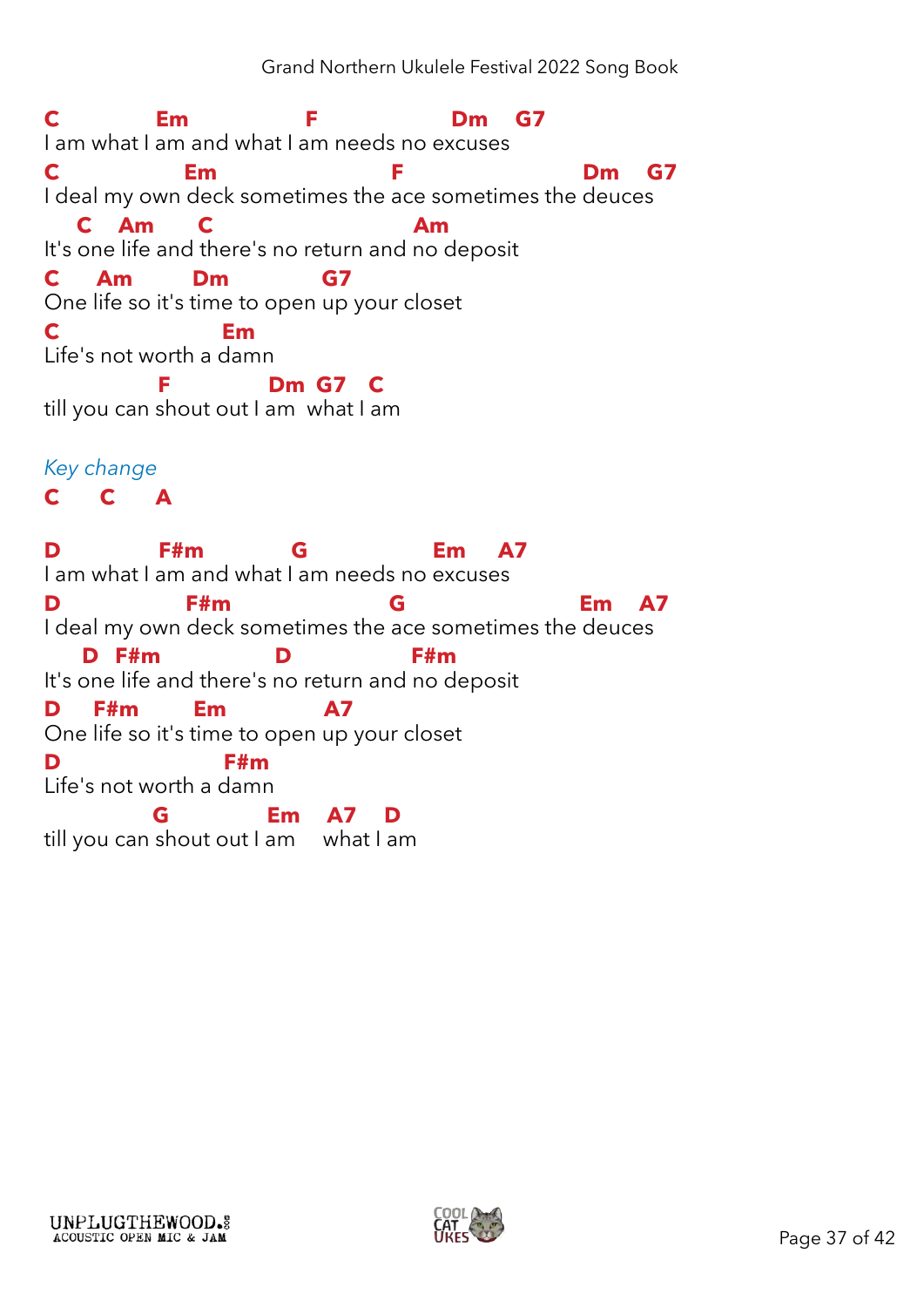# <span id="page-37-0"></span>**Come Up And See Me - Steve Harley & Cockney Rebel**

*Bass intro with slight break*

**F** C G You've done it all… you've broken every code **F C G**  And pulled the rebel… to the floor **E** C G You've spoilt the game… no matter what you say **F C G**  For only metal… what a bore **F C** Blue eyes… blue eyes **F C G**  How can you tell so many lies? **Dm F C G** Come up and see me… make me smi----le **Dm F C G** Or do what you want, just running wi———ld *STOP* **N/C F C G**  There's nothing left… all gone and… run a--way **F C G**  Maybe you'll tarry… for a while? **F** C G It's just a test… a game for us to play **F C G**  Win or lose it's hard to smile **F C**  Resist… resist **F C G** 

It's from your self… you have to hide

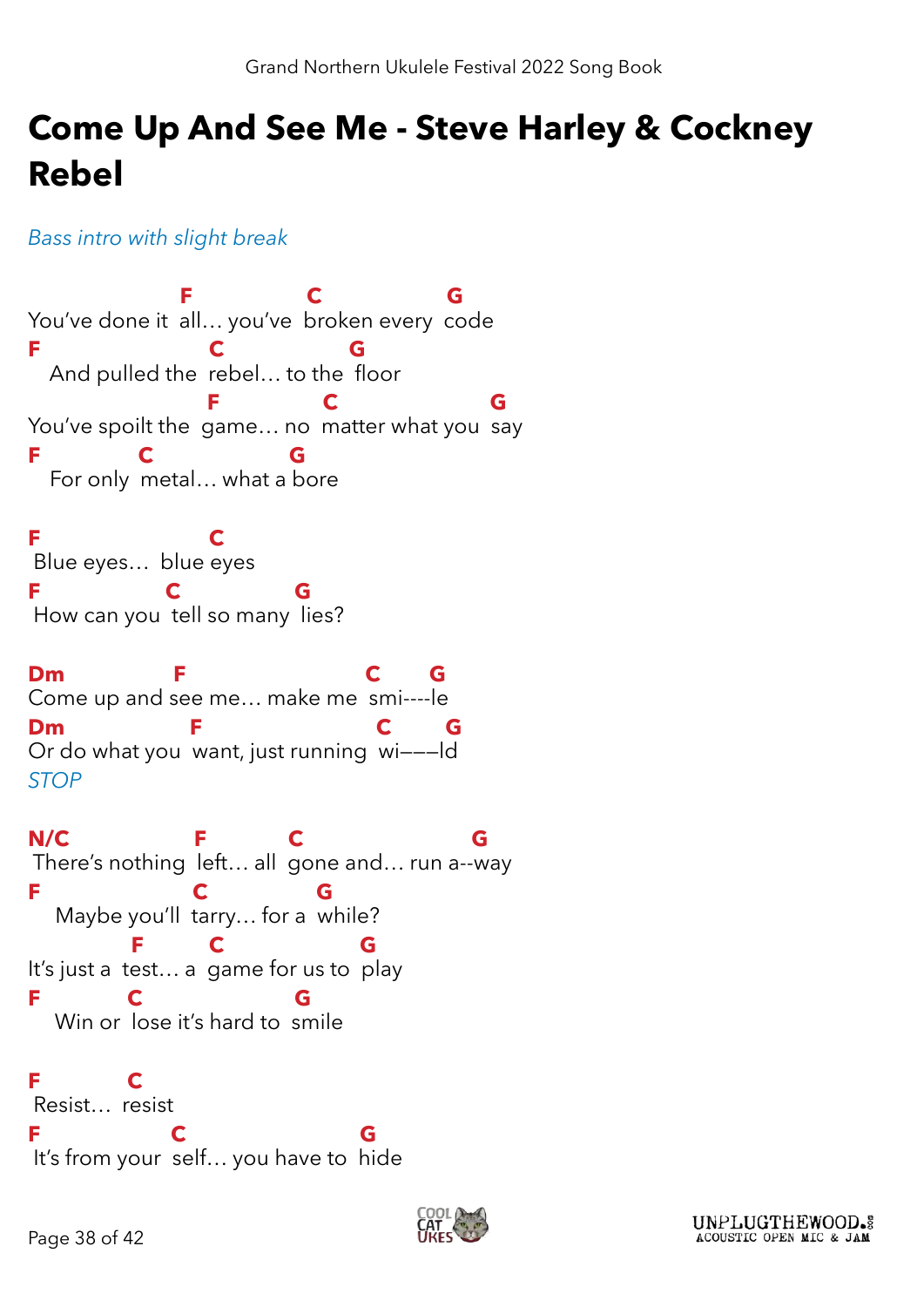**Dm F C G** Come up and see me… make me smi----le **Dm F C G** Or do what you want, just running wi———ld *STOP Break*  **F Em F Am Em Em G G Dm F C G Dm F C G** *STOP* **F** C G There ain't no more… you've taken everything **F C G**  From my be--lief in… Mother Earth **F** C G Can you ig--nore… my faith in every thing? **F C G**  Cos I know what faith is and what it's… worth **F C**  Away a--way **F C G**  And don't say maybe you'll… try **Dm F C G** To come up and see me… make me smi----le **Dm F C G** Or do what you want, just running wi———ld *STOP* **F C F C G** OOOH OH LA LA LA OOOH OH LA LA LA AAAAAAAH **Dm F C G** Come up and see me… make me smi----le **Dm F C G** Or do what you want, just running wi———ld *Repeat, then STOP*

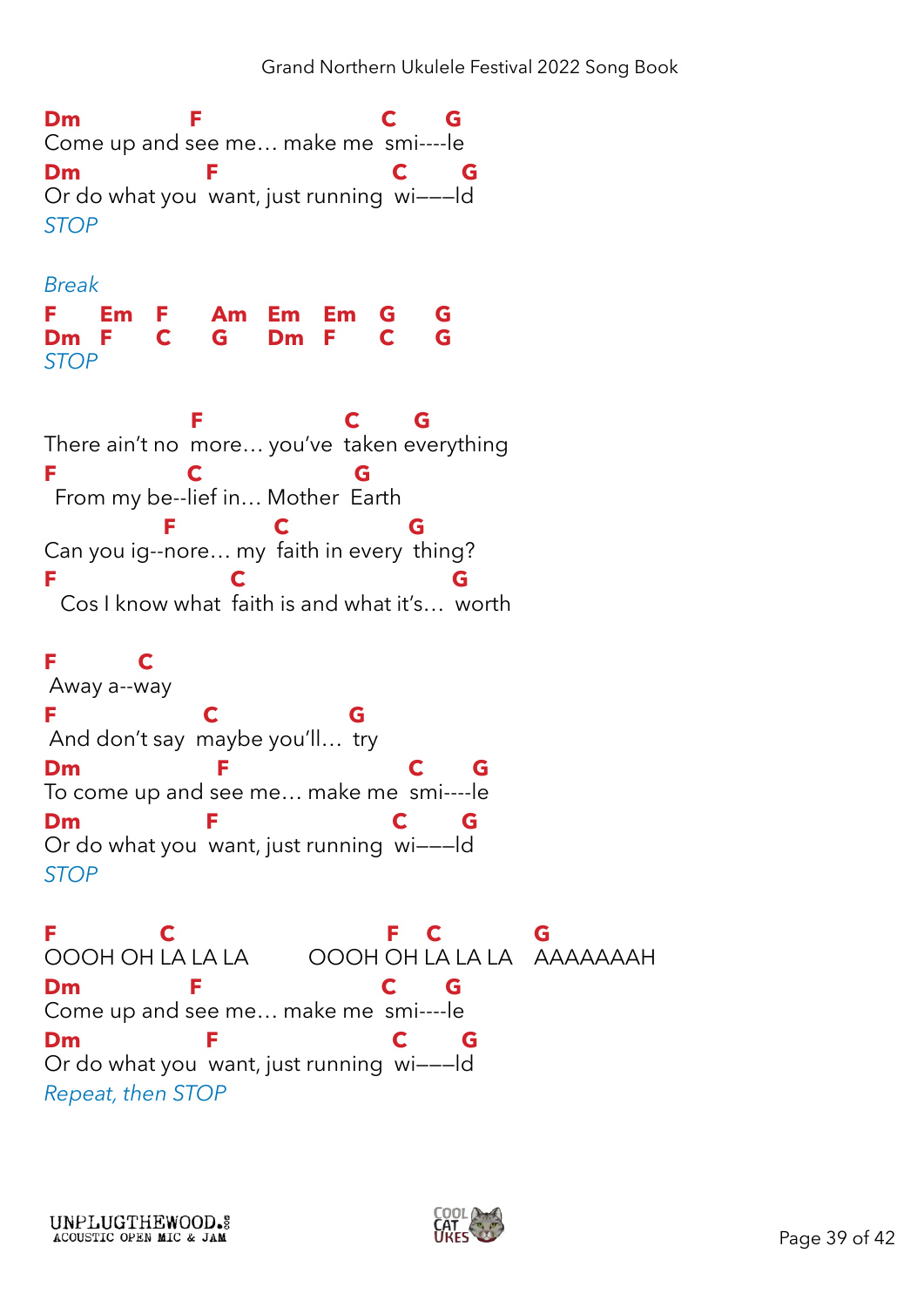# <span id="page-39-0"></span>**You Either Care Or You Don't - Phil Doleman**



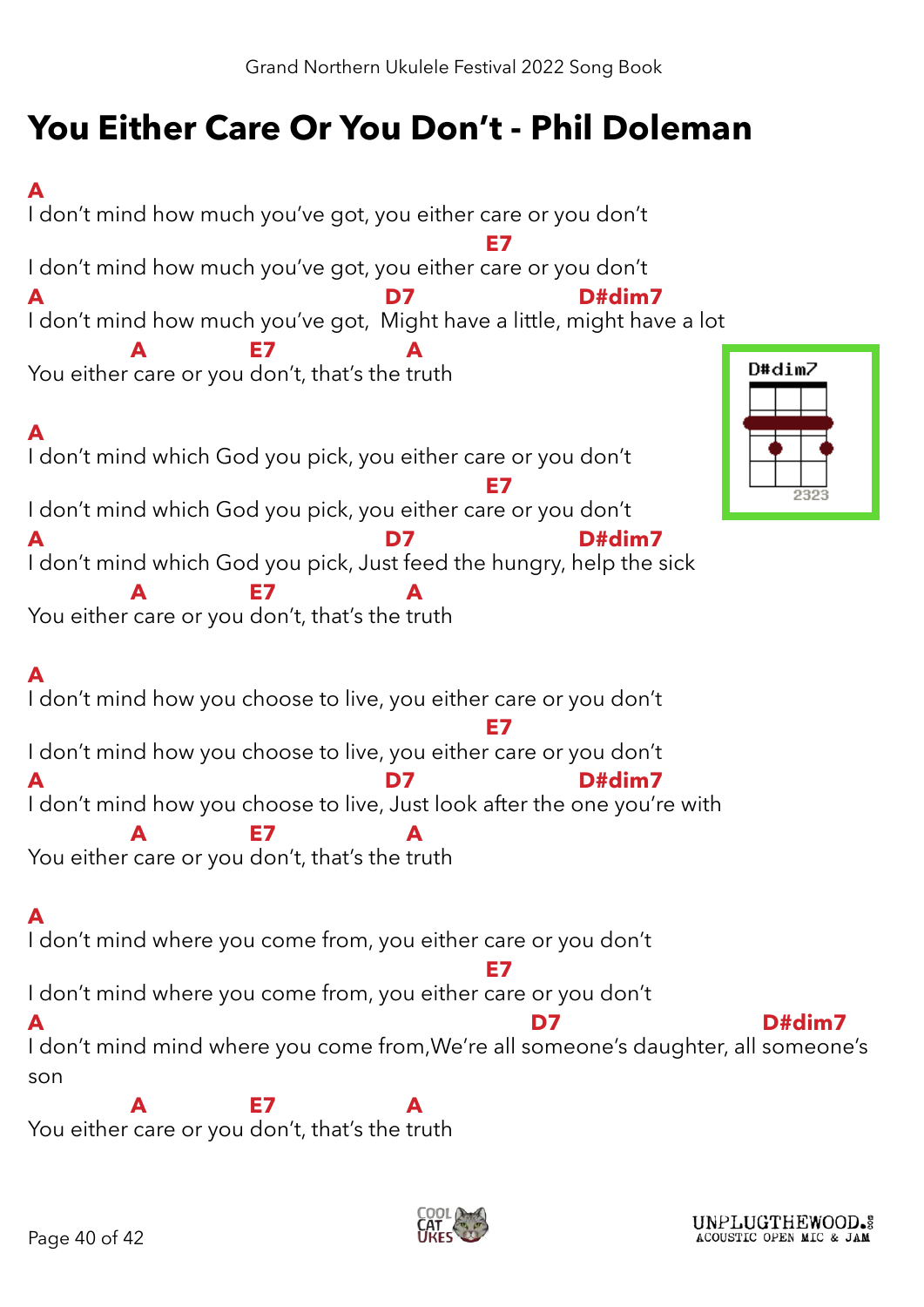# <span id="page-40-0"></span>**Cool Cat Chord Charts**

These chords at https://coolcatukes.com/a\_chords.php Baritone chords at http://www.coolcatukes.com/a\_chords\_dgbe.php